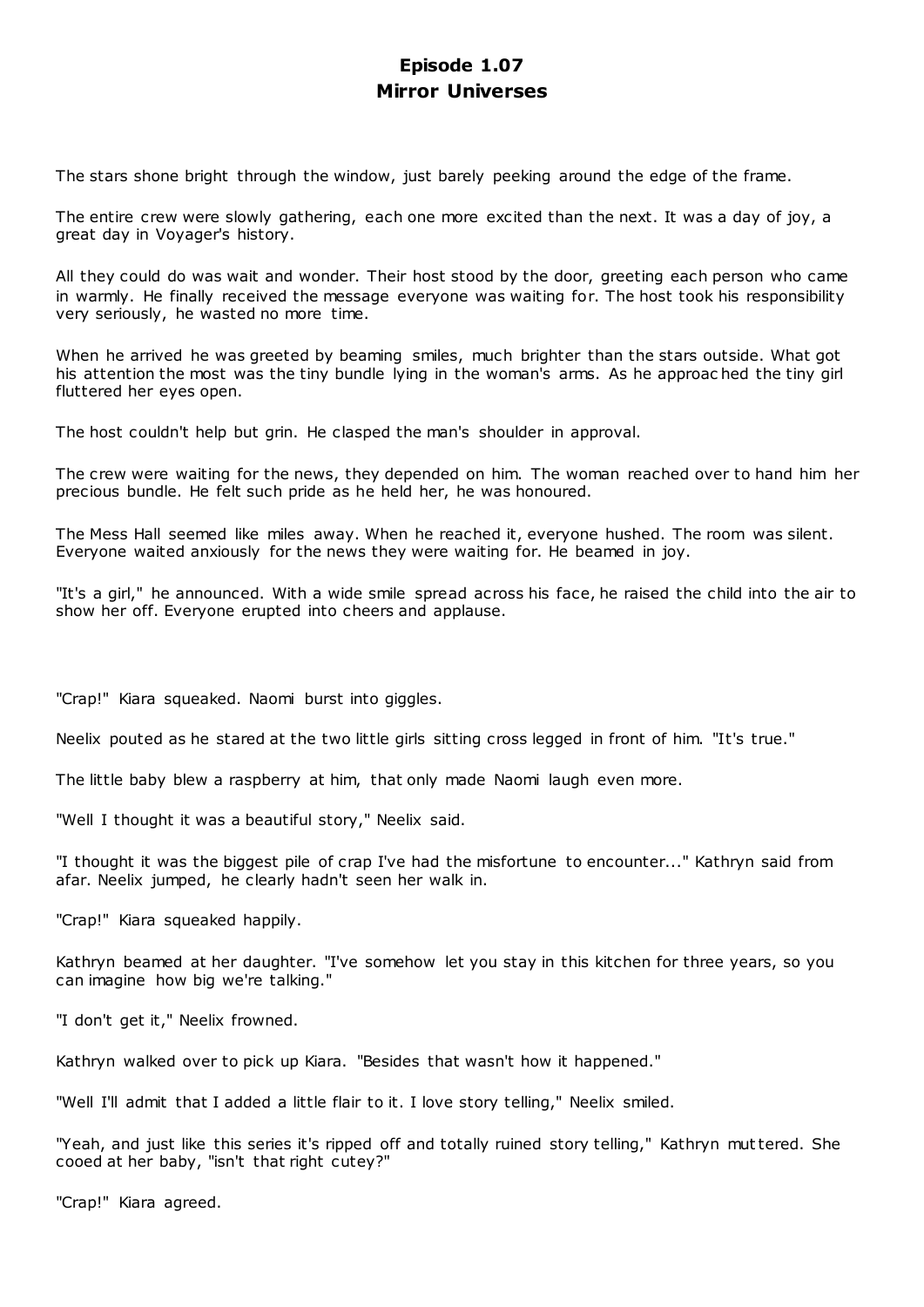Kathryn nodded, "as usual my baby gets it spot on."

"Where did she learn that word anyway?" Neelix asked carefully.

"Not that it's any of your business but I have a good idea," Kathryn replied, narrowing her eyes slightly. "We'd better be getting to the Bridge and see what episode we're ripping off this time."

"Crap!" Kiara smiled proudly.

Kathryn shook her head, "no sweetie, Fair Haven's not till later." She got what she expected, a raspberry blown in her ear. "I know, but at least we don't have Demon anymore," she said in a comforting voice.

"Well, now it's just me and my darling god daughter," Neelix sighed as the pair left. He looked down, expecting to see little Naomi sitting opposite him still. That wasn't what he saw. "Ohno..."

"Bye crap," Naomi giggled from the kitchen. Neelix's attention quickly darted over there, just spotting Naomi picking up a frying pan. His eyes widened in horror as she flipped it upside down, dropping the contents on the floor.

Unlike the last time, the people cheering and clapping were real.

#### **The Bridge:**

Chakotay looked a little red faced and flustered. He had no idea what was happening, as far as he knew Kathryn hadn't had one of her lack of coffee fits in several months.

"I'm sorry, I think you've got the wrong ship," he managed to say.

Staring intensely at him on the viewscreen was a very angry looking alien. He obviously didn't believe a word he said.

"You must think we're very stupid. Your ship looks just like the one that attacked us," the alien said angrily.

Chakotay glanced towards Harry, arming his own glare. Harry kept his eager mouth shut this time. "When you say looked just like us," Chakotay said as he turned back. "Do you mean same colour, similar design, has warp drives?"

The alien snarled at the Commander. "I will not be insulted! I mean it's exactly the same!" He exclaimed as his fist slammed on the desk in front of him.

Chakotay cringed, "that word again. Look we don't attack random planets, you must be mistaken."

"We are not," the alien growled. He pressed one of the many buttons he had on his desk. The viewscreen changed to something else, the entire Bridge crew mouths dropped open in shock when they saw it.

"What the... how is this possible?" Chakotay stammered.

The USS Voyager flew passed the camera... er I mean through a system. But something was different about it.

"Report!" a woman screamed.

"We're nearing the Rederya System, Captain," Tom said in a sarcastic voice. His hair was scruffier than usual.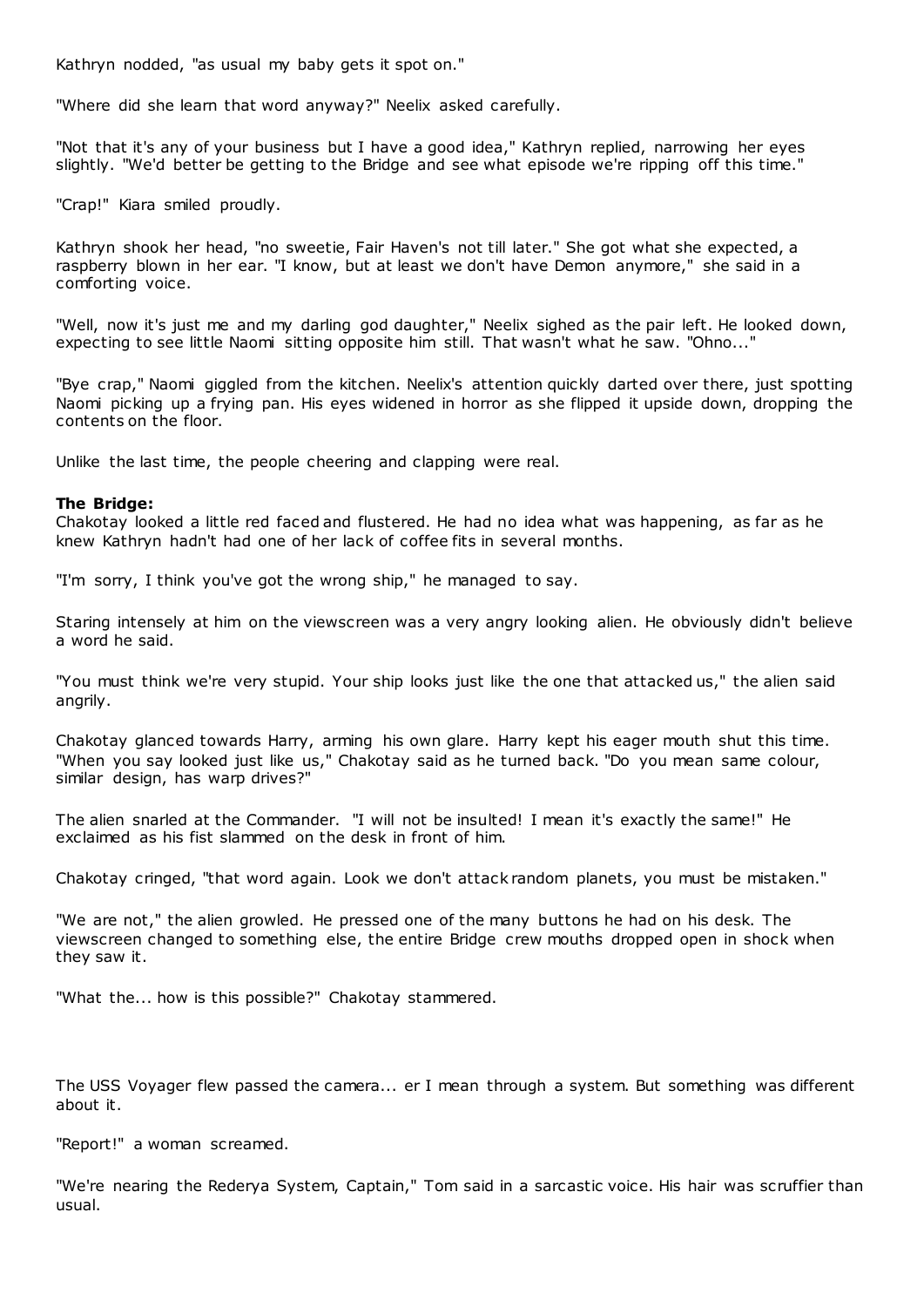"Then where are they?" the woman asked angrily.

"They probably smelt your feet so they ran away in fear," Chakotay said. For some reason Chakotay's tattoo was spread over one side of his face.

"Shut up you!" the woman yelled.

James and Jessie entered the Bridge. Jessie's hair was longer and it was a brighter tone of red. James' hair was also longer and spiked; it was a navy shade of blue.

"The Boss is hailing us," Harry said. His hair was also spiky and for some reason he was wearing black lip stick.

"Well put him on the viewscreen then, you dope!" the woman yelled.

Harry rolled his eyes and he pressed a couple of controls.

Jessie and James went to the engineering console, passing Tuvok who had much longer ears than usual. The viewscreen activated and a dark figure appeared stroking something on his lap.

"What is taking so long?" a deep voice, distorted by a computer boomed.

"These dimwits haven't found the other Voyager yet," the woman said.

"She was too busy looking in a mirror than looking for Voyager," Chakotay muttered.

"Quiet you!" the woman yelled.

"I'm counting on you this time. Failure is out of the question," the Boss said.

"Yes Sir," the woman replied.

"Don't count on it Sir, her middle name IS failure," Chakotay said.

The woman lost her temper and she threw a tricorder at him. It hit him right in the face. "Sorry, Sir, he's just a moron."

"Just get the job done," the Boss said. The viewscreen went off. The woman walked over to the Engineering Station.

"James, Jessie, how is the plan getting on?" the woman asked.

"It's getting on well, Captain," Jessie replied.

"There's no way we can fail," James said.

"Where have I heard that before?" Tom muttered.

"Shut up or I'll bop your nose again!" Jessie yelled.

"Be my guest, Crewman," the woman said as she walked off.

"Hey Harry, it's Jesse James," Tom sniggered.

"Captain, permission to torture Tom," Jessie said.

"As long as you do it here," the woman said as she brought out some popcorn.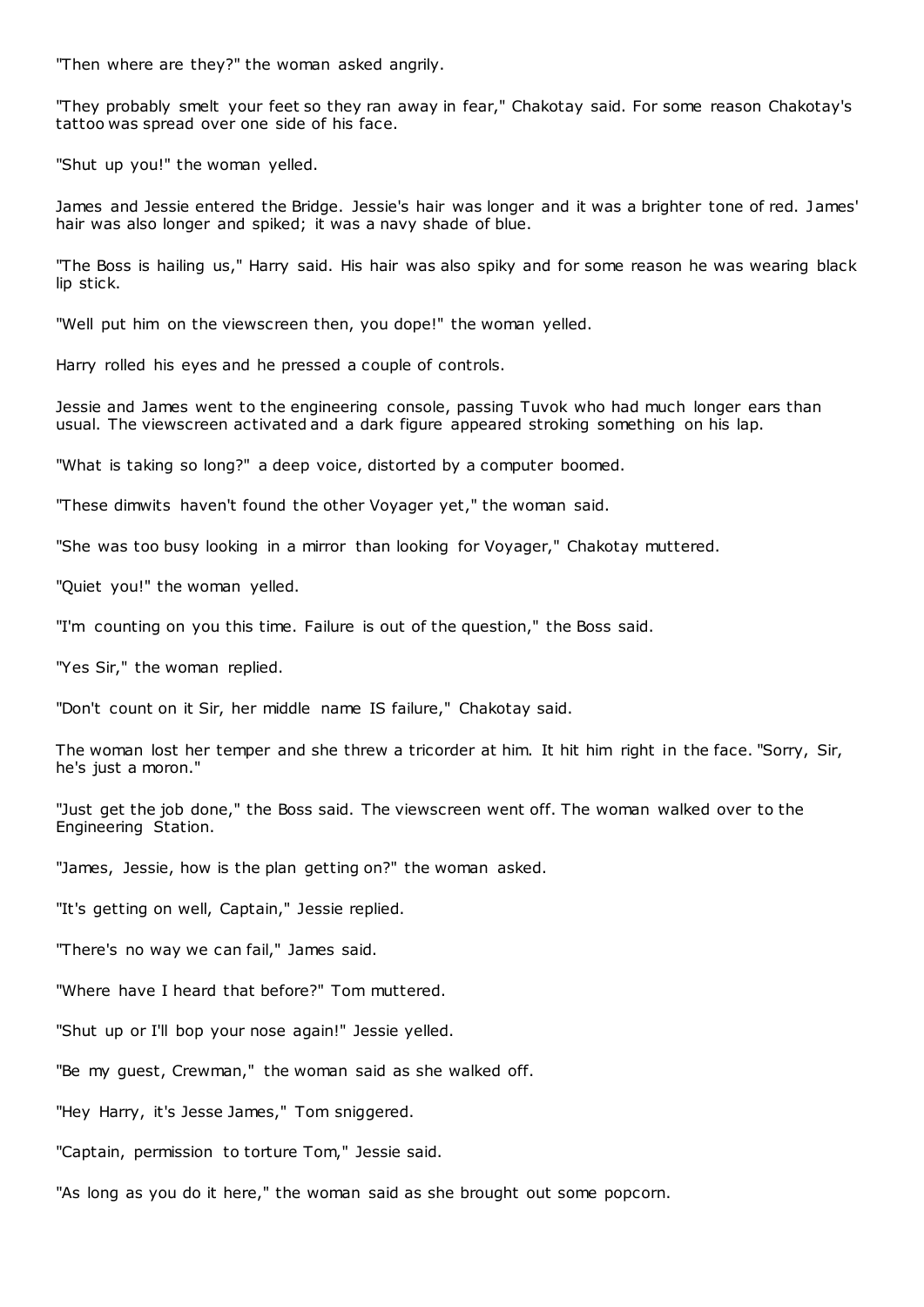Jessie marched over to Tom who was laughing his head off. She hit him hard in the face. James also walked over to help her out, though she didn't really need it.

Ten minutes later, they both dragged their helpless victim out of the Bridge. He was never seen again.

# **Voyager... (yes Voyager, our Voyager):**

"Tom, I can't believe that you did that," Harry said as he stared at the crowded Mess Hall. Everyone was clapping at him. He looked proudly at his extra pip; he was now Lieutenant at last.

"Hey, I'm known to be deceitful," Tom smirked.

Everyone stopped clapping very quickly like they didn't really care. A few crewmembers had already started on the alcohol.

"Hey, this wouldn't be a party without music . Computer load playlist Paris 4," Tom said.

Five seconds later the song 'In Youpendi' by Wes & Ladysmith Black Mambazo came on.

"Why, why would you play this?" Harry had to ask.

Tom shrugged, "the writer's music collection back in 2001 consisted of Disney and Pokémon soundtracks. What do you expect?" He shook his head, "computer skip track." The song thankfully stopped playing and a new one took its place.

As usual Craig had gotten drunk quick, not as quick as Seven had though. She was dancing to the music near the Doctor, who was having a hell of a time trying to drag her to Sickbay.

Craig was busy asking every girl he saw out on a date. Of course their reactions was the same; rejection and sometimes a slap in the face.

He staggered along to where James, Jessie and Triah were standing talking.

"Hi, Jessie, do you wanna go out with me?" Craig said in a slurry voice.

Jessie pretended to think about it. "Hmmm, no!" she replied.

Craig faced Triah. "No, Craig, I'm your sister remember," Triah said.

"Oh yeah," Craig said and he collapsed.

The Doctor ran up to him and he tried to drag him out of the room. Seven meanwhile took this opportunity to jump up on a table and start to sing along to the music .

"Hey ho, here she comes. Something too loud, a little too close. Something, something and v ertigo. She thinks she's made of candy."

Everyone just watched as the Doctor tried to persuade Seven to come to Sickbay. Craig was still unconscious on the floor.

Tom walked over to the Doctor. "Hey Doc, why don't you just transport them," he suggested.

"I will in a minute if I can't do it in the usual means," the Doctor replied.

Tom tutted and he tapped his commbadge. "Paris to Transporter Room One, beam Seven of Nine and Lieutenant Anderson to Sickbay."

*"Acknowledged."*

Seven and Craig dematerialised in a shimmer of light.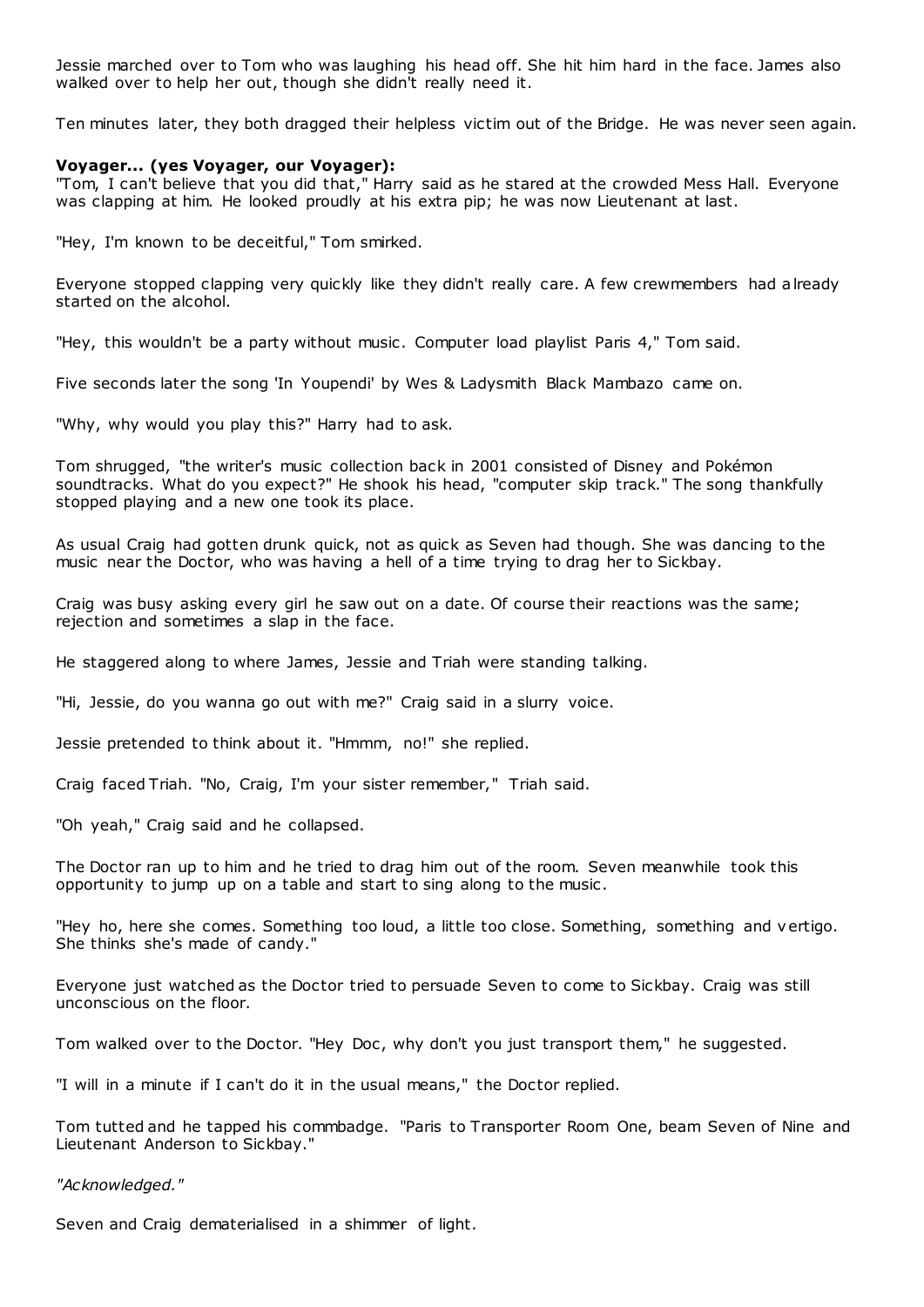Chakotay walked by right at that moment on his way to Kathryn. The smell coming from her drink took his breath away and made him a little worried.

"Uh, where's Kiara?"

Kathryn pointed at her feet. Chakotay glanced down to see only her feet. He frowned as he looked back up. "Yes they're nice but where's our baby?"

"Silly, right there," Kathryn giggled as she pointed again.

Chakotay groaned into his hand. "I figured you'd be drinking coffee as usual. What is that?"

"Irish coffee," Kathryn replied like it was so obvious.

Chakotay's eyes widened. "Um, I'll tell you about our second mistaken identity crisis later, shall I?"

"Why? I'm fine," Kathryn smiled. She wobbled slightly.

The room shook and the lights dimmed, which meant two things; Red Alert and a something bad was happening.

Every member of the senior staff, even some of the nameless ones, arrived on the Bridge, well sort of.

"For god's sake, I'm the Captain!" Kathryn complained as she tried to squeeze between Tuvok and Tom. It didn't help as both of them were trying to get through the door as well.

"We obviously need the Tactical officer," Tuvok said.

Tom felt an elbow connect with his ribs. "Hey, that's cheating!" he squealed.

"Sorry, I was aiming for Harry," B'Elanna said.

As he was stuck in the middle, all Harry could do was whimper while the people behind him tried to shove him forward.

Chakotay sighed from the back of the turbolift, "why we all had to share one turbolift is beyond me."

The bridge continuously shook in the meantime, which didn't help at all.

"Oh for god's sake," James groaned, also from the back.

Jessie looked to her side, she was right beside him. "You're Security."

"Yeah but Tuvok asked me to come, for some reason. I should get back to not listening," James shook his head.

Tom's eyes widened in horror, "oh my god, somebody bit me!"

Kathryn spluttered in front of her, "god, he tastes like bad cologne."

Suddenly most of the group were pushed forward, each one falling into a heap on the floor. At least they were out of the turbolift.

Jessie smirked as she was one of the few spared, she stepped out. "Maybe that's why."

Kathryn pushed a shaking Harry off of her, he fell on top of Tom instead. She jumped up to her feet, her face full of disgust. "Who did that?"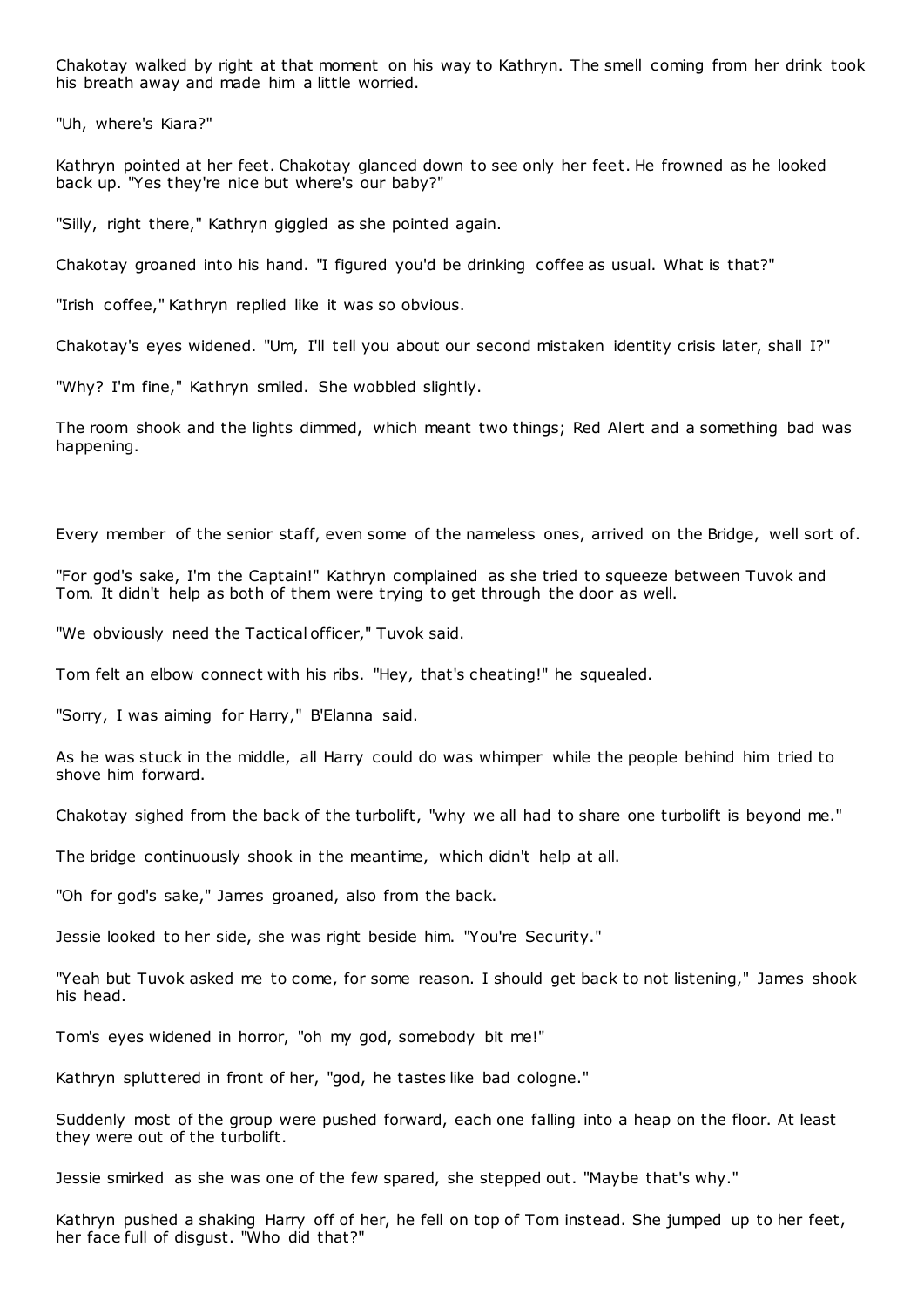Chakotay quickly stood up, which was easy as there was no one behind him during the push. "The question we should ask is why we had to have the same number of people walk out of the turbolift as the original episode." He stared at the three unknowns who were apart of the pile. "Or should I say why we had to have more in the turbolift?"

"For craps and giggles?" Jessie smiled. Chakotay stared at her blankly. "S word gets interrupted and I wanted to say *and giggles.*"

Chakotay shook his head. "Yes I remember."

"Who cares, report!" Kathryn ordered.

"We're caught in a dimensional distortion," the unknown at Tactical replied. Tuvok took his place at his station.

Everyone else struggled to leave the pile and do the same.

"Dimensional? How can you tell?" James asked.

Tuvok looked at the same reading the unknown was looking at. Everyone else focused on the viewscreen. All anyone could see was a shimmery blue.

"It seems to be a tear between our dimension and the Seventh Dimension," Harry said for him.

"Seventh? I thought there were only four dimensions," Tom said.

"Five. We're in the Fifth Dimension, Tom," Kathryn said.

Chakotay glanced in her direction, "how much of that Irish coffee did you have?"

Kathryn scowled at him, "only half you prick. Why?"

"Just making small talk," Chakotay lied. He turned to Harry, "what do you mean *seventh?*"

"That's what they're calling it," Harry winced.

Chakotay glanced around, "who?" Harry pointed at the viewscreen which showed the blue rift. Now another ship was flying out from it. It looked very familiar.

"Wow, we're really trying to get out of that fifth and seventh dimension malarkey Season One c reated, aren't we?" Tom sniggered. Kathryn reached forward to squeeze his shoulder, unfortunately it was the one she bit earlier.

Chakotay shook his head, "no Tom. The problem with that *original malarkey* is we suddenly knew about it despite never mentioning it before. So let's never mention it, ever."

Tom looked up at the viewscreen, his eyes widened in shock. "Hey that'll explain a lot."

Kathryn huffed as she glanced up to. "Oy! Who replaced the viewscreen with a mirror?"

Chakotay groaned again, "a mirror would be showing us, not another Voy... Oh I give up!"

Everyone by now was looking at the viewscreen again. The other ship looked very similar to their own, only it was a lot more damaged then theirs. Also it still had pieces of Borg technology all over it s hull.

"Are we sure this isn't just a time distortion?" Jessie frowned.

Harry shook his head, "the signal we got off them when they arrived backs up a dimensional distortion, not time. Their time matches."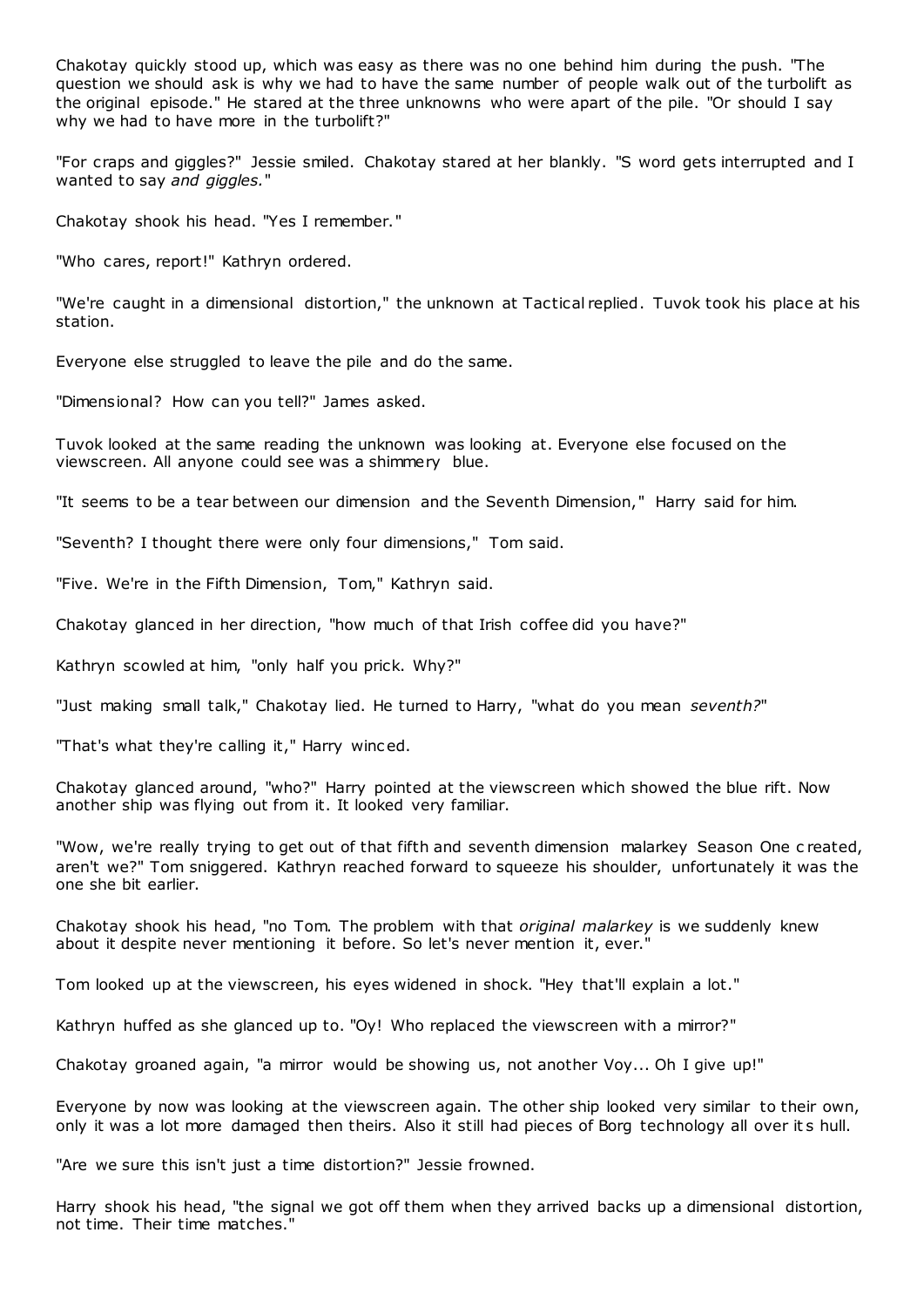"So they sent us a signal. They're trying to tell us something. We should be careful anyway, just in case they are from the past," Kathryn said thoughtfully. "Perhaps we should run..."

Tuvok quickly interrupted, "they're powering weapons."

"Run into them, full speed. That'll give them a scare," Kathryn growled. As she still had a hold of Tom's painful shoulder, he thought about listening to her.

The ship shook a few times as torpedoes from the other Voyager flew straight at them.

"Hail them," Chakotay ordered.

Harry sighed in relief when he got an answer right away. "They're responding." The trembling also stopped.

The viewscreen re-activated showing Voyager's Bridge. Nearly all of the main cast... er I mean senior staff were on their Bridge. Everyone was puzzled when they saw the younger woman in charge instead of Kathryn.

"We've already told you who we are in our greeting message, *Fifth* Voyager. You're wasting valuable ass kicking time," she growled.

"Who the hell is this witch?" Chakotay asked.

"It's my sister!" Kathryn gasped. Tom did a cut throat imitation.

"Thanks for the compliment, monkey boy. Now we'll get back to kicking your sorry butt," the woman said.

"Wait, Phoebe, why are you attacking us and how..." Kathryn said.

"There isn't any room for the two of us. Sorry sis, nice seeing ya again and all that but I'm going to have to blow you up now," Phoebe said.

The viewscreen went off. The other Voyager continued firing.

"Captain, that Voyager is no match for us," Tuvok said.

"How come?" Chakotay asked.

"Their weapons and shields are badly damaged. We could just fire a torpedo into their weapons array and they'll be forced to retreat," Tuvok said.

"But we need to find out where they come from," Chakotay said.

"We'll deal with that later, do it Tuvok," Kathryn ordered.

Voyager fired a torpedo and it hit the other Voyager causing a small explosion on the hull.

"Direct hit, their weapons are off line," Tuvok said.

"Hail them," Kathryn said.

"It's too late, Captain, they've re-entered the distortion," Tom said.

"Harry, can you tell where that Voyager has gone?" Kathryn asked.

Tom snickered to himself. "Voyager returns to the seventh dimension. Join us next time," he said in a silly narrator's style voice. Kathryn instinctively pulled on his ear. "Ah, I'm sorry!"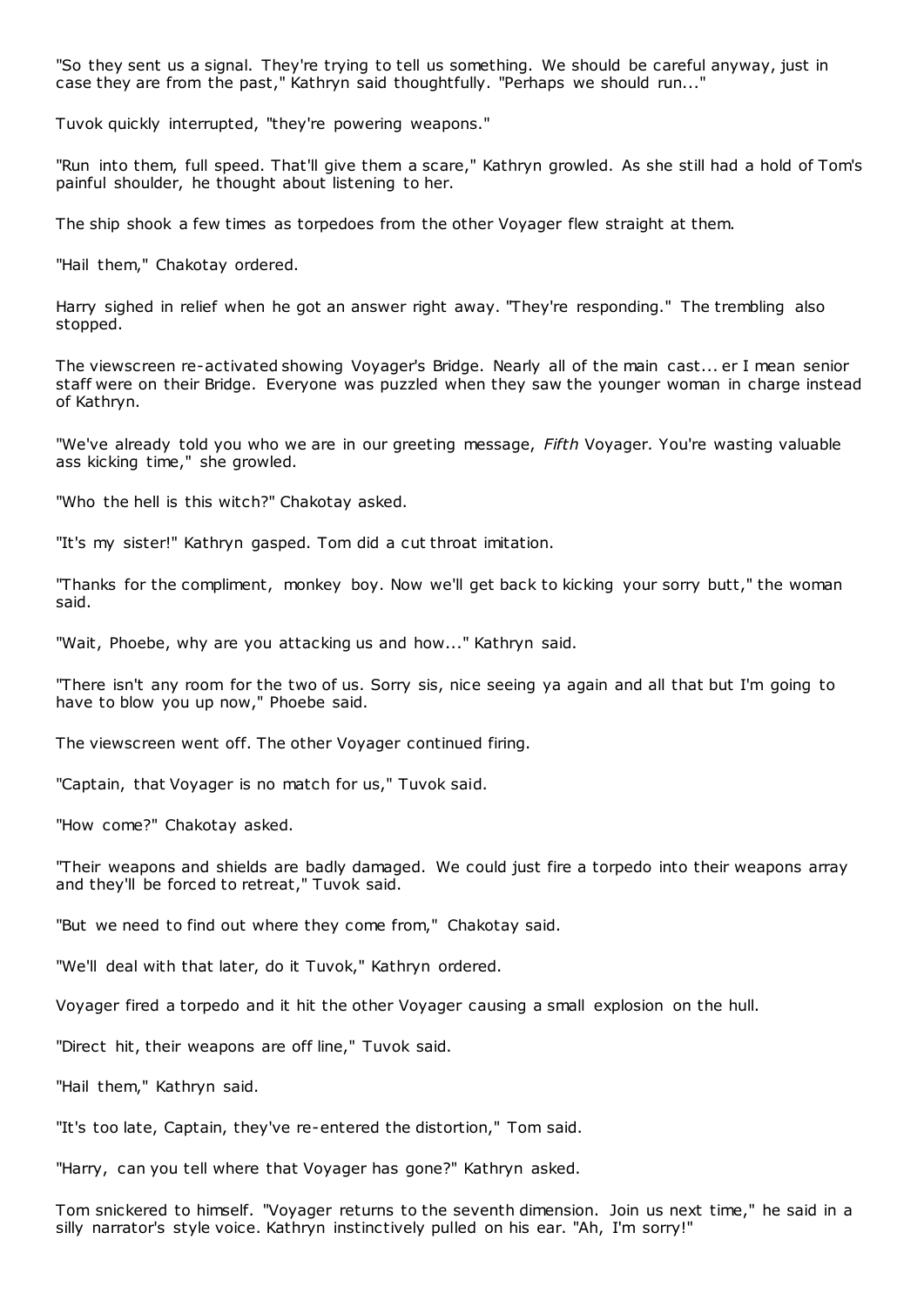*"Seven Of Nine to the Bridge."*

"Go ahead Seven," Kathryn said.

"Mmm, Go Ahead Bars," B'Elanna muttered. Everyone was staring at her. "What? I've got to keep in shape!"

"I thought Seven was drunk," James muttered.

*"I managed to treat her! Hello everyone!" the Doctor's voice yelled cheerfully.*

*"Captain, please report to the Astrometrics Lab."*

*"And then you can report to Sickbay for a nice little check up*."

Kathryn narrowed her eyes at a very nervous and guilty looking Chakotay. "It was one half of a coffee. You son of a bitch."

"Irish coffee. The clue is in the name," Chakotay tried to defend himself. Kathryn's glare grew more intense. He quickly tapped his commbadge, "I'm on my way." Seconds later he was gone.

"Hmph, why would my sister attack me and how did she get another Voyager?" Kathryn grumbled to herself.

Harry sighed, "in another dimension your sister went into Starfleet instead of you?"

"Then how come their ship is more badly damaged than we are? Complete with Borg tech too, with a different Captain?" Jessie asked.

James shrugged, "I figured it was obvious. Psychosis must run in the family."

Kathryn growled as she slowly turned to arm her death glare his way. He just smiled at her when she did.

## **The Astrometrics Lab:**

Someone finally had chased the Doctor out of the room so the meeting was finally started.

"So... is it Astrometrics or Astrometrix?" Tom asked.

Harry pouted as he folded his arms in a huff. "X, but someone called me a typical lazy American and renamed it."

Jessie smiled sweetly, "well sometimes you poor Yanks need help. Not every word is spelt how it's said." James laughed beside her. "Doughnut is the final level."

Kathryn actually smiled, and proudly too. "Finally, teach that stupid Borg bimbo while you're at it."

Seven stared at her, "uh Captain, I am here."

Kathryn looked over to her, narrowing her eyes. "Yes, you are!"

Harry smiled smugly, "it was only an English writer who used the X in the first place." He raised his hand so Tom could high five it.

"Burn!" he laughed.

Jessie wasn't fazed, "the same writer who couldn't spell supposedly, had people exclaiming all the time, and thirteen years later still can't decide whether it's passed or past?" This time she and James hi fived.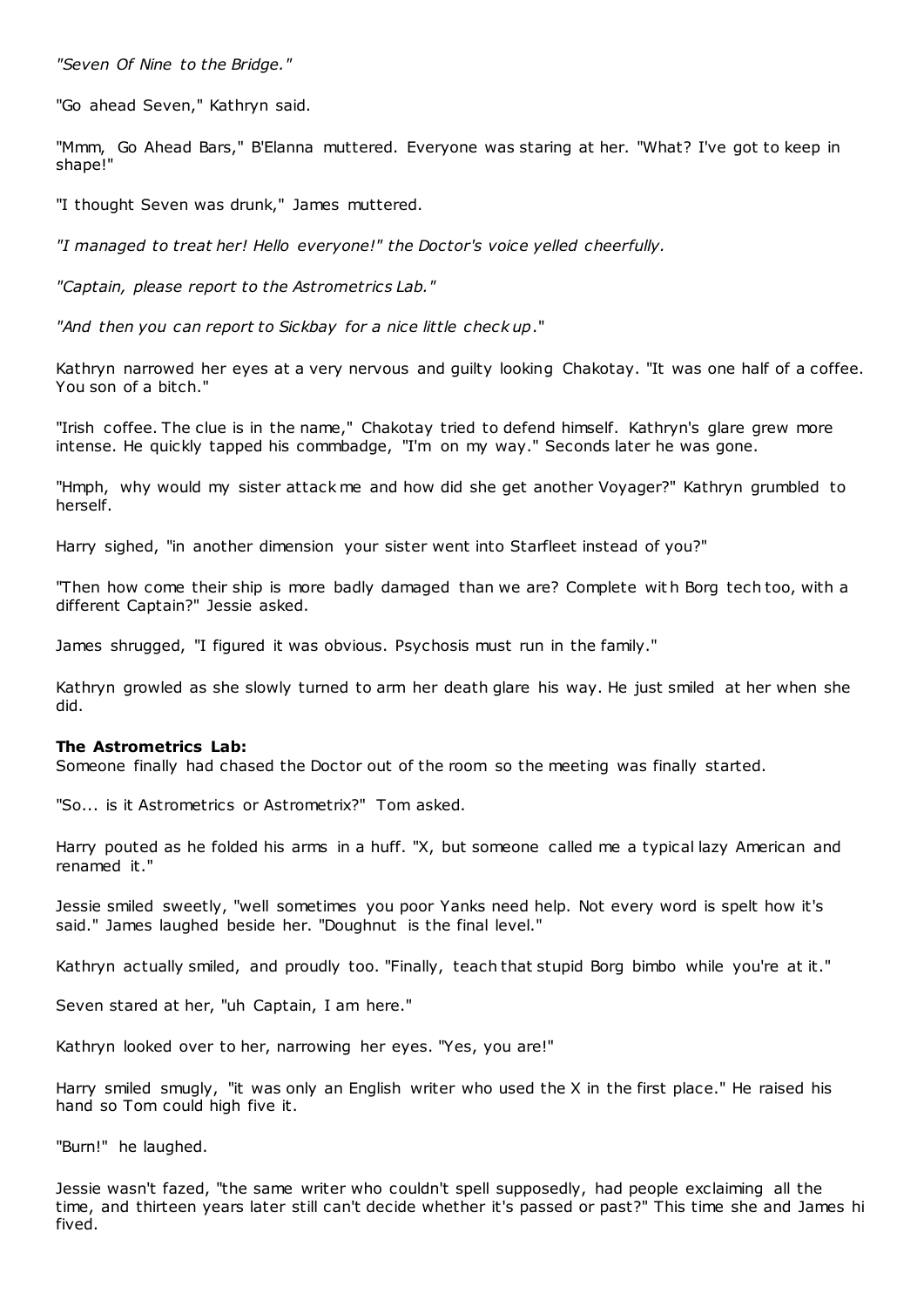Tom shrugged, "true, but still English."

"Don't lump the writer in with the rest of us," Craig muttered. James and Jessie nodded. "Besides an American wrote Twilight."

"Raise your hand," James told him. Craig did so, and he got a high five as well.

"Yay... ow," Craig almost squeaked.

"I've never been so proud of you," Kathryn smiled at the three. Tom and Harry directed a betrayal face at her but only when she wasn't looking. "Now can we start the meeting? What is happening?"

"Would you like the original episode theory? A modified and badly botched version of it so it can be classed as the same one, just rebooted? Or brand new one?" Seven asked.

"Wow, it's like Kathryn's choice," Kathryn sighed. Of course everyone stared at her.

"Oh god what did you do to Kiara to get that cup of coffee?" James asked.

Everyone felt the room temperature drop to freezing. Of course they avoided looking in Kathryn's direction to avoid being turned to stone or beaten.

Chakotay meanwhile cleared his throat as he tried to resist the urge to comment.

"I meant the choice between filter and regular coffee," Kathryn hissed. "If I wanted to say I debated which child I wanted to give up, I'd have said Sophie's!"

"Which, how many have you got?" Jessie asked.

Chakotay almost choked on his own attempts to clear his throat, he had to punch his own chest to settle it. Unknown to him Kathryn's glare had reached him.

"Dear god. Respect one second and wanting to kill the next," Kathryn muttered.

Seven's eyebrow seemed to match Tuvok's. "Should I pick which theory to use?" she asked.

"If we were to vote, I'd ask for the simplest one," Tom said.

"The other Voyager is from a different dimension," James said.

Tom pulled a face at him, "I got that!"

"Yeah cos I told you," James smiled. Tom only muttered to himself.

"Look, the original theory was down right awful, made no sense and despite the lack of effort, wasn't funny. So why not cut to the chase," Kathryn grumbled. She downed the rest of her coffee, luckily it got to work very quickly. "That Voyager is not from our past as my sister is onboard. Harry was right, it was from another dimension."

Harry smiled and nodded. "Yes, and if the readings I got are to be believed, a very similar one."

"Similar? Were we watching the same thing?" Chakotay questioned.

"I know it didn't look like it, but the phase variance between the two of us was only .002507," Harry said. Most of the group looked at him blankly. "The differences should be very subtle. That Voyager split from us not long ago."

"Split. Is this another Deadlock episode, cos we already have a haunted and fully destroyed deck. I don't want another," Kathryn groaned.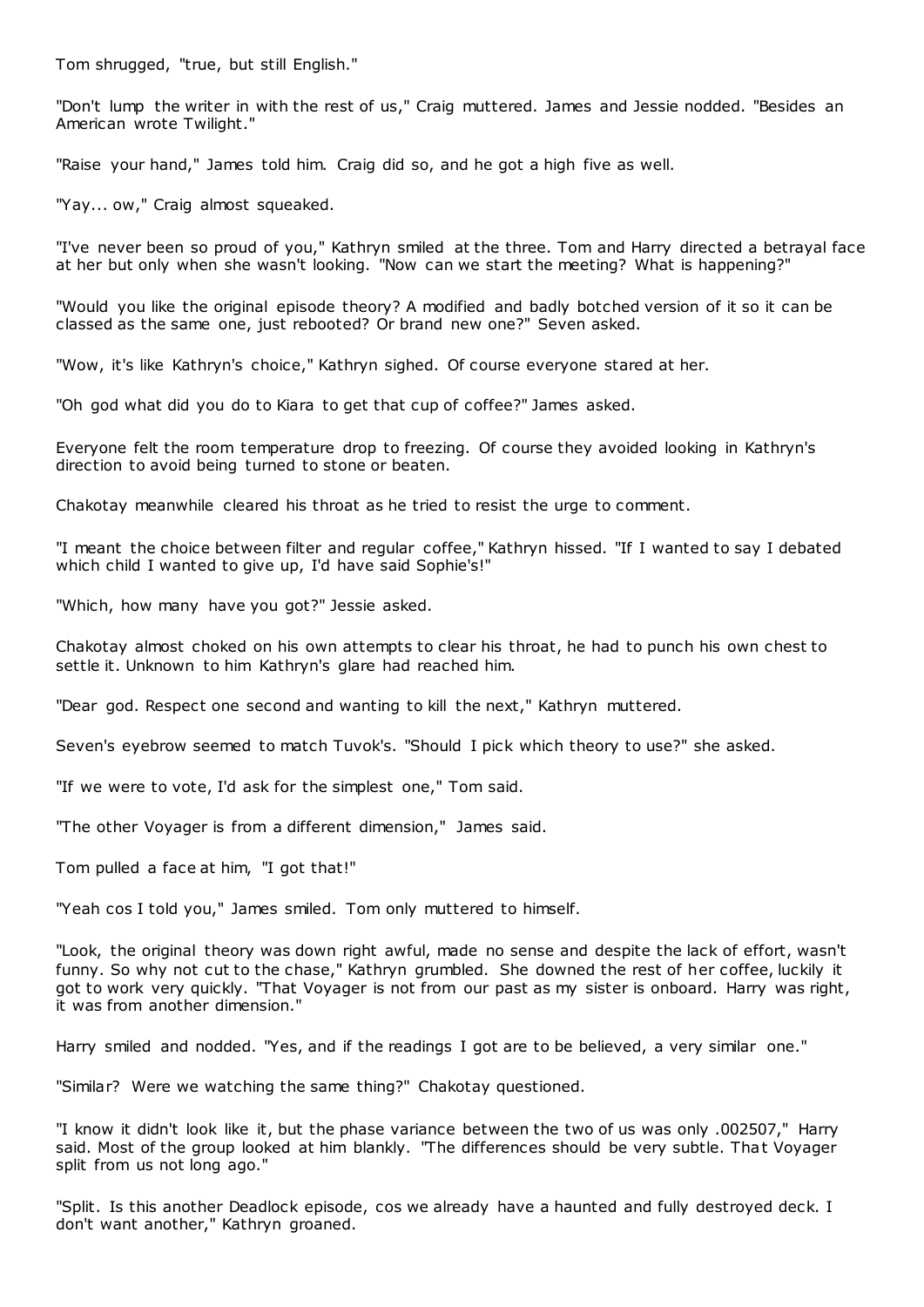"No. The theory is that everytime a decision has to be made or the timeline is altered, the path is split. For example the Captain recently decided to promote Mr Kim. Once she made that decision, one Voyager went down the Lieutenant route while another kept him as an Ensign," Seven explained.

Harry scoffed, "I don't think so. My promotion was a sure thing."

Kathryn looked a little confused, "so in one dimension Harry's a Lieutenant? Next you'll be telling me there's a one where Neelix is Security Chief."

Chakotay tried not to laugh, "you just promoted him today."

"What! Over his dead body!" Kathryn grumbled as she stomped out of the room.

"I meant Harry not Neelix," Chakotay tried to tell her but it was too late. "Never mind. Continue Seven."

"This Voyager is likely one of thousands, maybe millions of other Voyagers. Each one also splitting into two when the next decision comes along," Seven said. "If the variance is correct, the one calling themselves Seventh Voyager should have split from us just before you arrived in Borg Space."

"So Janeway's sister being in charge is odd to say the least," Tom said.

"Don't forget the hair. Everyone looked like a bunch of tossers," Jessie said. She turned to Tom, "except you, you always do."

"So why call themselves Seventh and us Fifth?" Chakotay asked. Tom was about to speak, "yes I know the series is called that!"

"It's simple, the Fifth dimension is a fictional group of galaxies. People in the Third dimension think up a new book or TV show and it becomes real in this dimension. For example the writer is from the Third dimension and she thought up Fifth Voyager and here we are," Seven tried to explain.

Everyone glanced at the closest person, each one with the same *what the hell is she blabbing about* face.

"I estimate that we are in Dimension 5.19834. The other Voyager is parallel to ours, controlled by the leader of the Seventh Dimension," Seven continued.

"But..." Jessie was about to cut in. Everyone else looked even more confused.

"The Seventh dimension appeared two years ago. Unfortunately they were conquered by an evil tyrant calling himself the Boss."

Tom giggled, "she's crashing on us." Everyone else rolled their eyes.

"Everyone there works for him now and I'm afraid because of that we are in danger. That Voyager probably was brainwashed personally and they will stop at nothing to destroy any other Voyagers," Seven said.

"Crap!" a familiar voice squeaked behind everyone.

Chakotay sighed in relief, "there you are." He rushed over to recover his daughter.

"Couldn't put it better myself," James commented.

"I assumed you wanted the original episode's theory," Seven protested.

"But, that was a joke theory, right?" Jessie stuttered.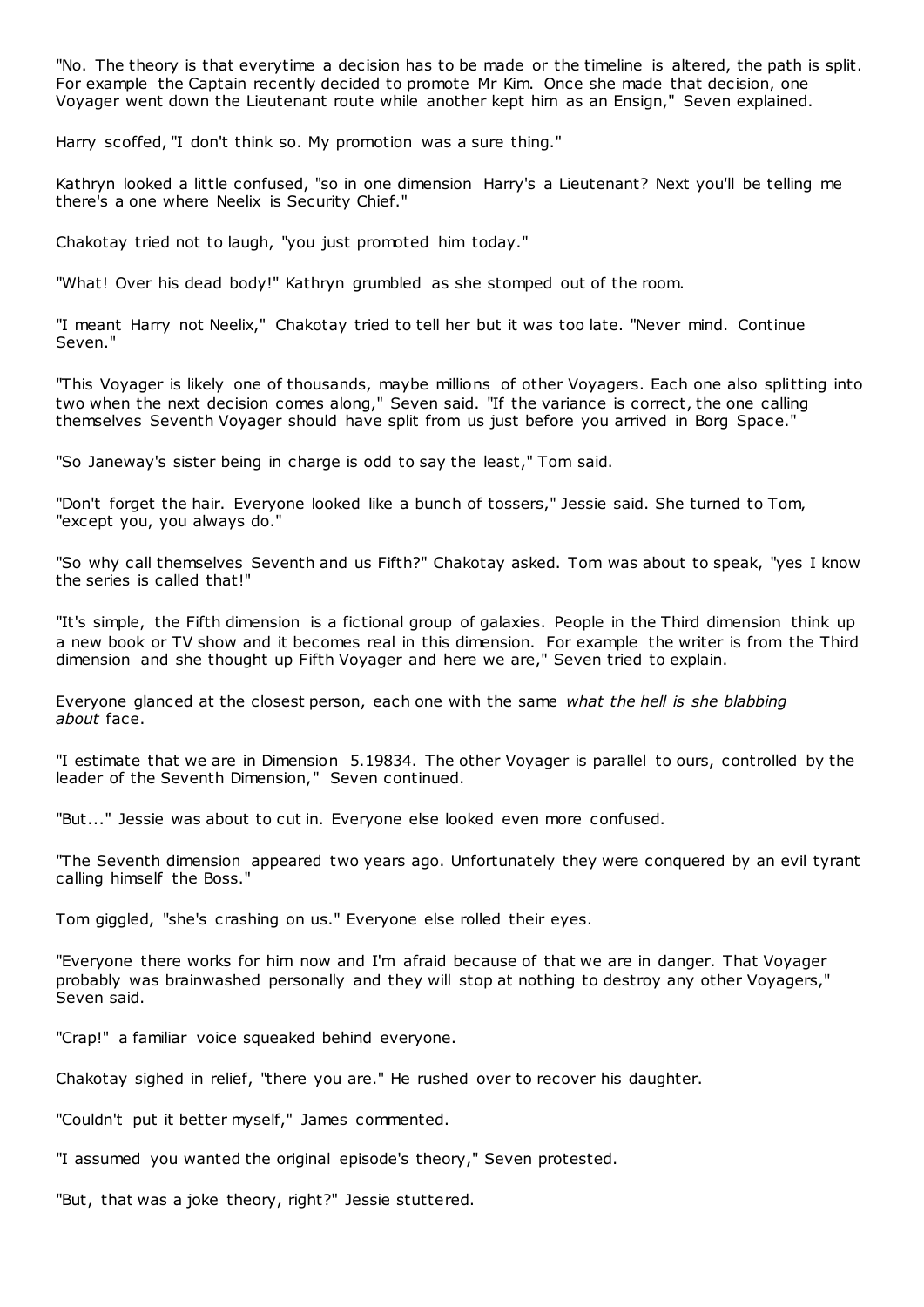"Good god," Chakotay groaned. If there was a camera he would stare at it, instead he stared away from everyone else. "You wondered why we're bothering to redo Season One. *This* is why!"

"Crap," Kiara agreed.

"Exactly sweetie, exactly," Chakotay said.

Jessie shook her head. "Okay so why don't we just leave it as there's another Voyager being controlled by an evil wannabe from yet another dimension."

Everyone nodded in agreement.

"That would work but you're forgetting something," Seven said.

"No we're not!" everyone snapped at her.

Her eyes widened, she even felt a little embarrassed. "Why?"

"Can of worms, everywhere," Tom admitted.

"We'll deal with all of this rubbish later," Chakotay said. "For now we've got to be prepared for another attack. I would like to know how Seven knows about other specific dimensions, their history and all about the villain in charge sometime though. It's not like she's sleeping with the executive producer this time."

"As if," Seven scoffed. "The Borg have received threats from this parallel dimension. Apparently somebody managed to achieve dimensional travel and conquered a species that doesn't exist in our dimension."

"Oh we haven't learned, have we?" Tom groaned. "Forget worms, cockroaches and locusts everywhere."

"I imagine that the man will use them to attack us now that the other Voyager failed," Seven continued anyway.

"That's the stupidest thing I've ever heard," Kathryn said from the doorway. Most of the group jumped, they hadn't heard the door open.

"Really?" Tom smirked.

*"It's a girl," he announced. With a wide smile spread across his face, he raised the child into the air to show her off. Everyone erupted into cheers and applause.*

"Still!" Kathryn replied.

"Wow harsh," Tom said.

*"Bridge to Janeway, an unknown fleet of ships and that Voyager is only ten lightyears away heading straight for us."*

"Red Alert. It looks like we have a dimensional war on our hands," Kathryn said.

Phoebe stood in the Ready Room, keeping careful watch out of her window. She could just make out the part of the ship where the name was, and the tiny dot standing on it in a spacesuit.

*"Why do I have to paint the name on the ship?"* Tom's voice whined over the comm.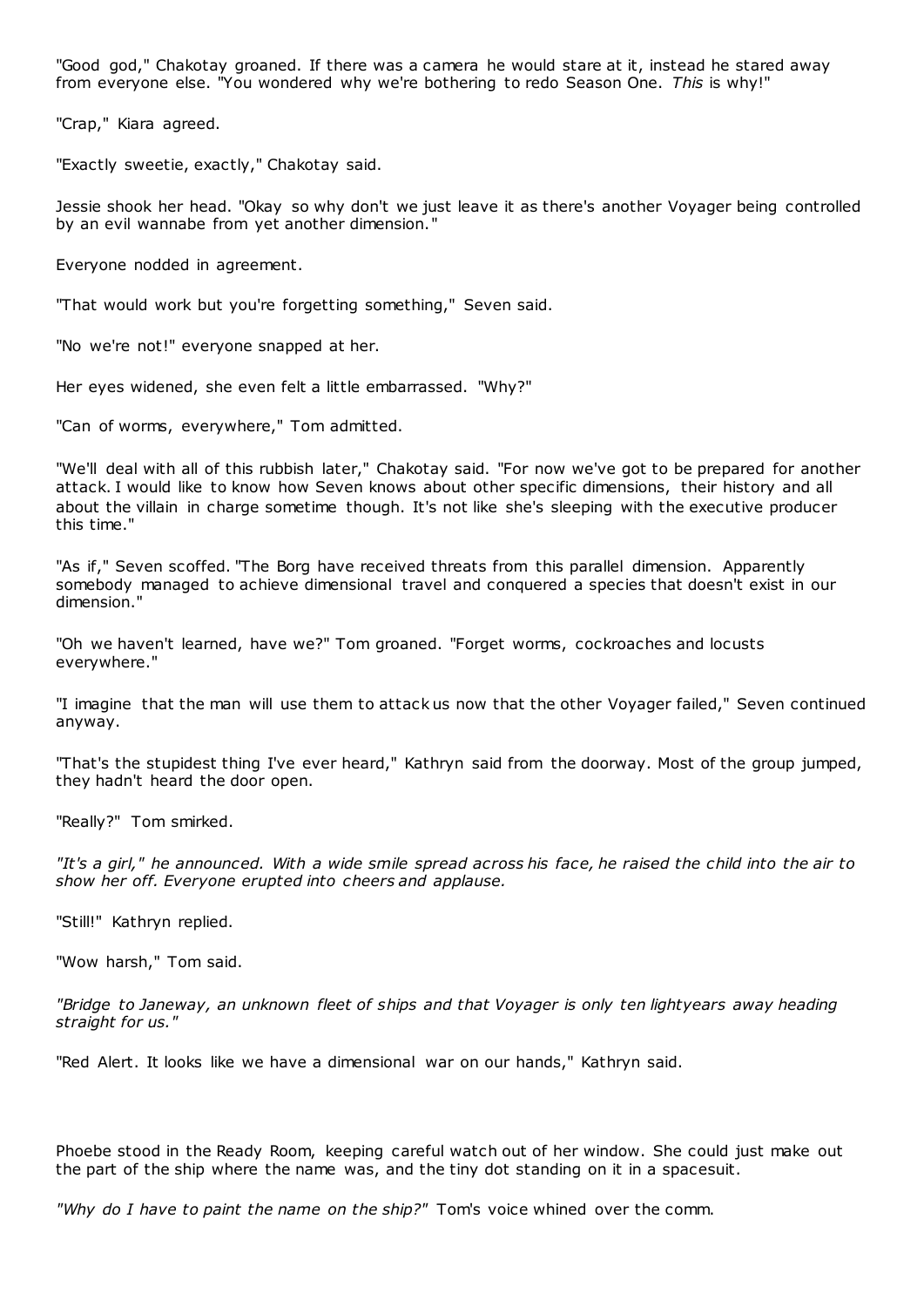"For teaching the little brat that word," Phoebe replied.

An older but still a baby Kiara glanced up and grinned, "poppycock!"

Chakotay smiled darkly. "Should we go to warp while he's there?"

Phoebe did the same, "yes, right when he's about to finish."

*"I can hear you!" Tom's voice whined.*

Phoebe tapped her commbadge. "Maybe now would be a good idea, though I don't want the text all smeared."

"Why Seventh anyway?" Chakotay asked.

"You imbecile," Phoebe grunted. She shoved him aside to illustrate her point. "Fifth is taken, and we can't have sixth, not with what happened with the last Voyager."

*"Tuvok to Janeway. I've caught Neelix trying to cook again."*

"What this time?" Phoebe groaned.

*"It's my mother's speciality, worms in a can," Neelix's voice said.*

Phoebe and Chakotay looked at each other with disgust.

*"Don't make me cut your other hand off you little..." Tuvok's voice angrily grumbled.*

"If you kill him, don't leave him lying there like the last one. Janeway out," Phoebe ordered. She tapped her commbadge. "You still here?"

Chakotay rolled his eyes. "I'm just as disappointed as you are." He walked out.

Phoebe shook her head as she approached Kiara, she knelt down in front of her to pick her up. "It's almost time now."

Kiara pouted angrily as Phoebe carried her out onto the Bridge and straight into the turbolift.

"Aunt Phoebe, why do we have to go through this lousy plan?" Kiara asked.

"Because my dear, you are not good enough for our crew, your Fifth Voyager counterpart is. Don't worry you won't be the only one leaving, those three dimwits Jessie, James and Craig are going too," Phoebe replied.

She stepped off the turbolift to walk down the corridor. She didn't have to walk far, only a few metres before she got to her quarters.

"Why isn't he going?" Kiara huffed as she pointed towards a playpen nearby. A different baby, a younger boy that was closer to the original Kiara's age sat inside it.

"Fifth Voyager don't have him, silly, we don't want to risk him to those morons. Soon he'll be leader of Seventh Voyager," Phoebe replied as she put Kiara down on the floor.

"Oh great, two weasels in charge," Kiara muttered.

"Kiara if you want to bug someone, go bug your father," Phoebe said.

Kiara ran out of the room. Phoebe didn't care, she walked over to place the young boy into a crib.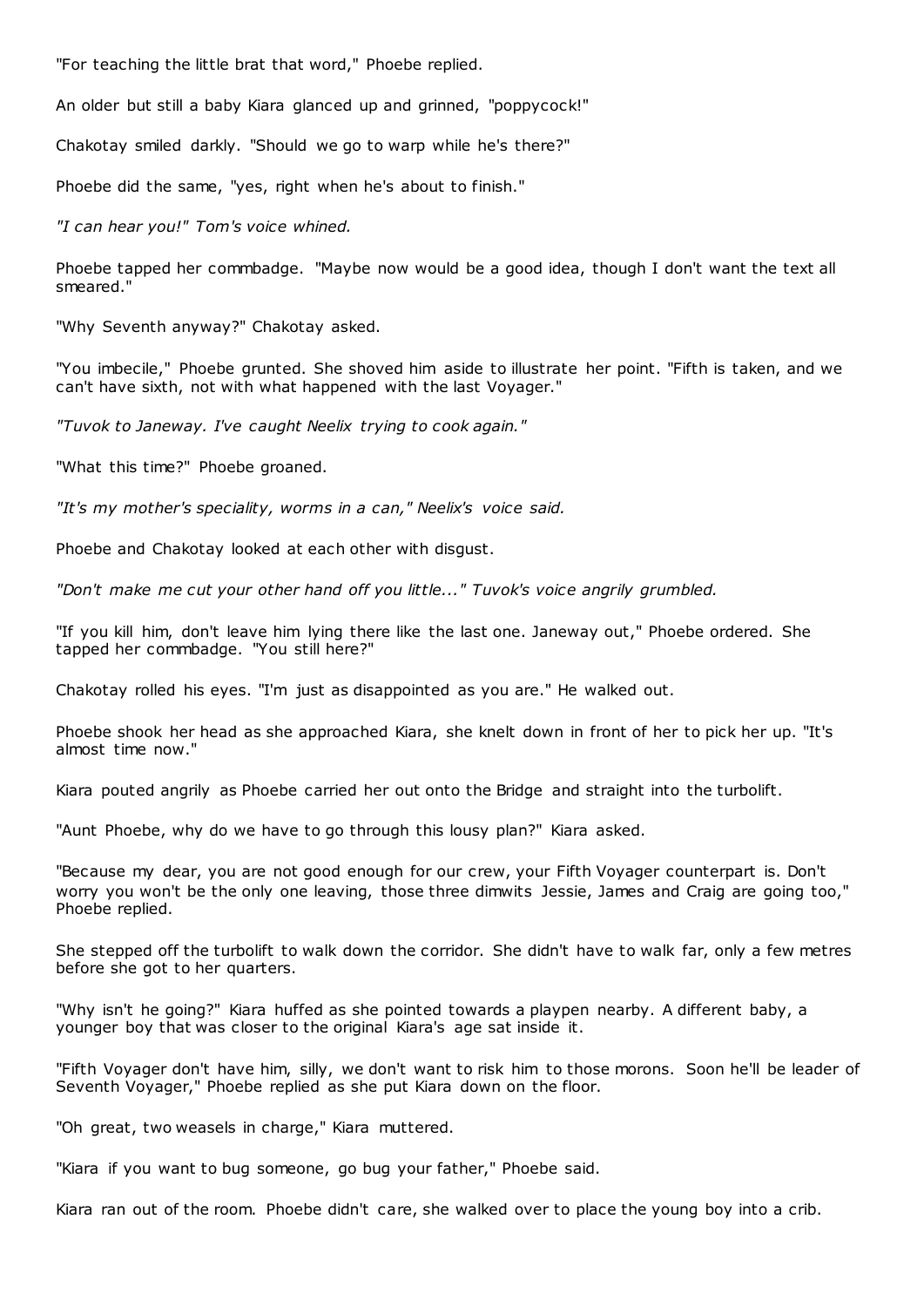"I don't wanna be..." he started to say.

"Hush my little one. You must be exhausted," Phoebe cooed. Music started playing out of nowhere. Then she decided to sing along with it. "Sleep my little Alex. Let your dreams take wing."

She circled the crib, caressing the bars. The little boy only pouted and stared away from her.

"One day when you're big and strong, you will be a king," Phoebe sang as she strode over to the door.

"Good night," Alex whispered.

"Goodnight my little prince. Tomorrow your training intensifies," Phoebe cackled.

## **The Bridge:**

Phoebe walked in through the turbolift as Disney style music continued playing out of nowhere. "I've been torn away, tortured, left alone with no defence," she sang as she approached the banister. "When I think of what that tool did, I get a little tense." Her hands slammed on the railings, shaking them.

Everyone started to watch her as she paced the back of the Bridge. "But I dream a dream so pretty that I don't feel so depressed." Her hand went around Harry's shoulders, he tensed up immediately when she started singing into his ear. "Cos it soothes my inner petty and it helps me get some rest." As he expected he was shoved into the station, hard.

"The sound of Kathy's dying gasp," she walked around to the command area. Tom pretended to drop dead on his console.

"Her daughter squealing in my grasp!" Chakotay grabbed Kiara and she squealed in his ear so he dropped her.

"Her first officer's mournful cry!" she sat down on her seat and crossed her legs. Chakotay did nothing, everyone groaned at him. "That's my lullaby!" Her arms raised and stretched out.

"Now the past we're going through again, and my foes are changing!" she half snarled, half sang. Her arms were flailing around.

"Trouble is I know it's rotten, but I hate to let them redo!" Phoebe sang as she jumped out of her seat.

Tom walked up to her. "So you've found yourself somebody who'll squash Voyager like a worm?" he sang, very badly.

Neelix suddenly ran out of the turbolift with Tuvok in hot pursuit. Neelix was still holding a can labelled Worms.

"Oh the battle may be pointless, but that kinda works for me," Phoebe sang. She pushed Tom out of the way and she made her way to the centre of the Bridge. "The melody of constant exclaims. A counterpoint of no endings. A symphony of lunacy. Oh my! That's my lullaby!"

## **Phoebe's Quarters again:**

"Kath is gone, but Phoeb's still around, to love this little lad," Phoebe sang. She gave the sleeping baby a kiss on the cheek. "Till he learns to be a killer, with a lust for being mad!" She left the room again. Chakotay and Kiara were hovering over Alex.

"Sleep you little termite! Uh I mean *precious little thing*." Chakotay muttered.

"One day when you're grown but weak..." Kiara sang.

*"You will be a king!" Phoebe's voice sang over the intercom.*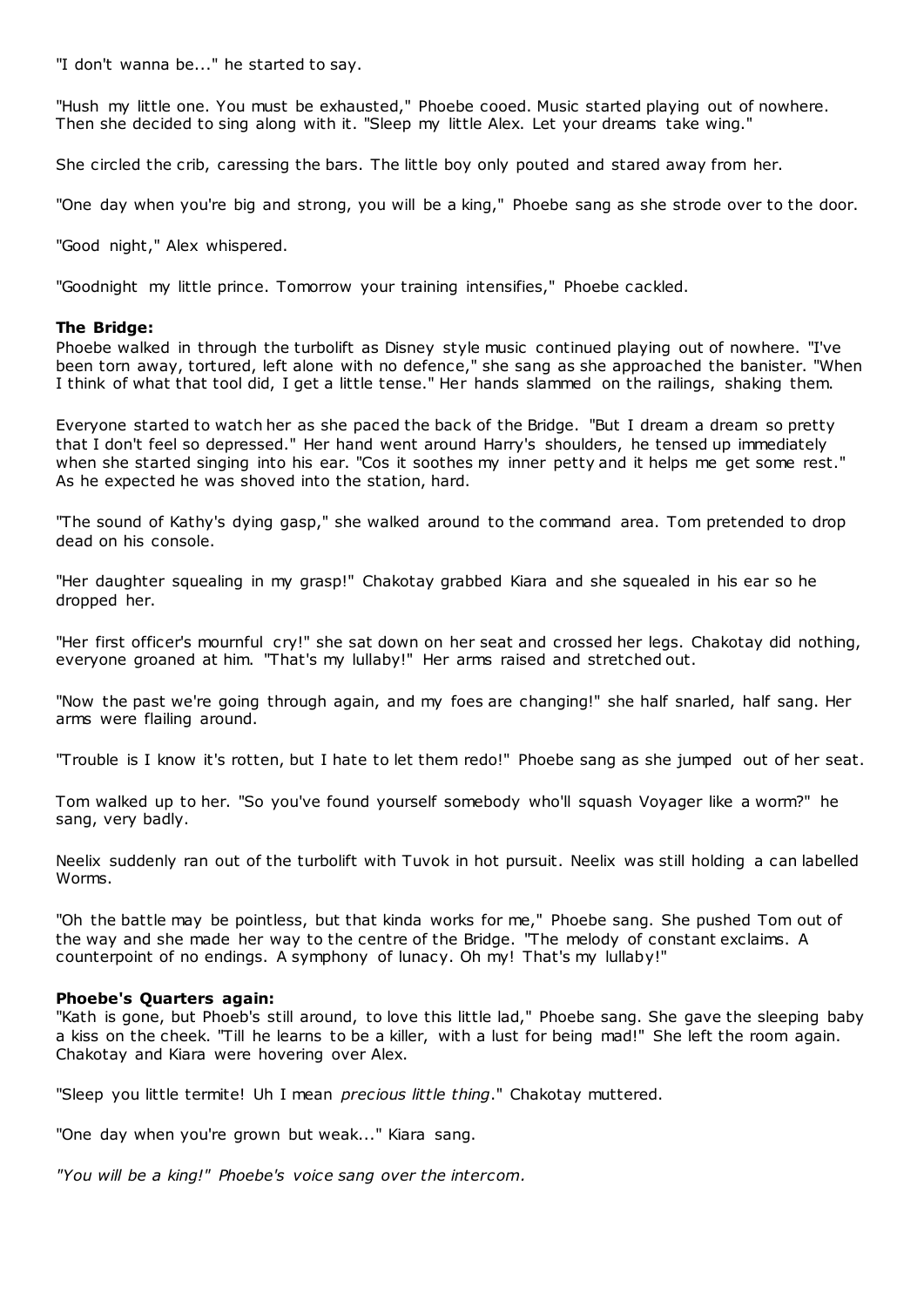# **The Bridge:**

Phoebe was standing behind the command chairs again, her arms raised into the air. "The pounding of the drums of war. The thrill of Voyager's mighty reign!"

"Joy of vengeance!" Tom sang.

"Puppyc ..." Kiara sang.

"I can hear the cheering!" Phoebe thankfully interrupted.

"Alex, what a guy!" almost everyone sang. Phoebe jumped onto the console behind the command chairs.

"Pay-back time is nearing and then our flag will fly, against the blood-red sky! That's my lulla... byyyyyy-ah ahahahaha!" Phoebe broke into laughter. The whole Bridge cheered along with her.

## **Regular Voyager:**

The Red Alert siren rang around the bridge, the lights flashed and the bridge trembled every now and then. The viewscreen showed a fleet of alien ships firing weapons at them while the second Voyager hung around behind them all.

"Shields down to seventy percent," Tuvok reported.

Chakotay quickly climbed out of his seat to walk over to Tom. "Come about heading 174.93, they'll think we're going for the other Voyager."

Tom nodded, "no problem."

Harry looked a little concerned. "If they keep hitting us like this the shields won't last another minute. We need to get out of here. It's what the Captain asked us..."

"The Captain also asked for a new coffee chair earlier. The aliens are blocking us at every turn, if we go to warp it'd be disastrous," Chakotay scolded him.

"Thirty percent," Tuvok reported.

The viewscreen showed the other Voyager slowly getting bigger. Once it took over half of the screen it started firing as well.

"Tuvok, take out their weapons again," Chakotay ordered.

Tuvok nodded just as the ship shook. "Their weapons are down, but so is our shields."

Harry's station beeped, he frowned at it. "The aliens are retreating." He glanced up just as everyone looked towards the viewscreen. The other Voyager took off too. "What was the point of that?"

Chakotay narrowed his eyes at the screen, watching the Voyager and its friends fly off ahead of them. "They're leading us somewhere."

"Or they want us to think they are, when they are really wanting us to sit here like a duck," Jessie commented.

Tom nodded. "They had us already, what was the point?"

"I have a feeling we're going to find out pretty soon," Chakotay said dramatically. Of course that wasn't going to last. Something soft but still a little heavy flew into the side of his head and dropped onto the floor.

"Crap," he heard his daughter squeak from the Ready Room. He slowly turned to look in that direction, immediately noticing the door was open.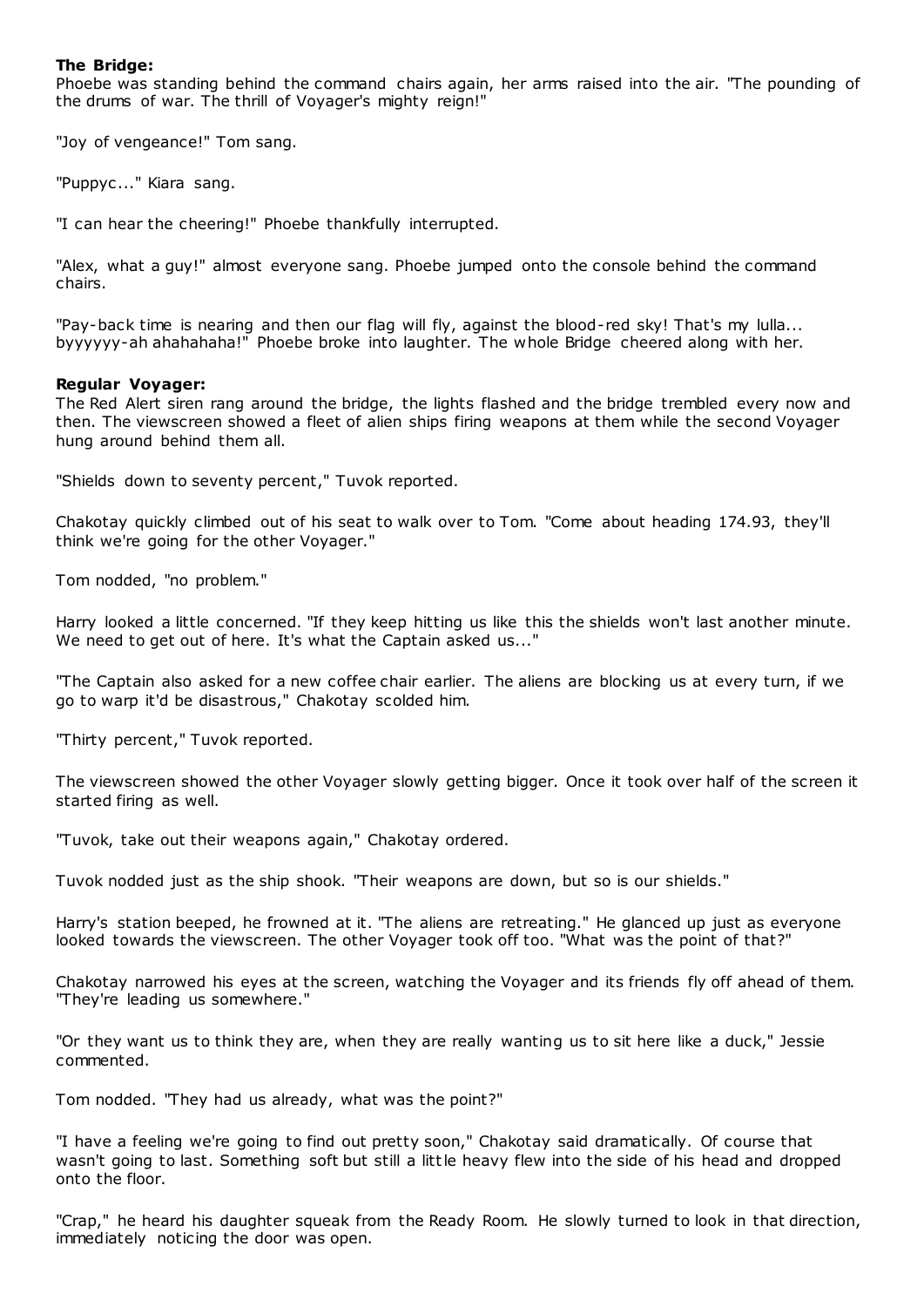"Ohno, she didn't," a horrible thought came to him.

Kathryn stood in between the doors, smiling darkly. "Oh it wasn't a used one..."

Chakotay looked down to see a rolled up nappy lying by his feet, instantly relieved by what she said. He quickly checked the impact area anyway, just in case.

"This time," Kathryn said. Chakotay's eyes widened. He quickly hurried over to her. She gave him a little push to guide him into the room. Once he was she abandoned him to step onto the Bridge.

"Oh god. What did he do to deserve diaper to the head?" Tom dared to ask.

"Futill!" Kiara's voice squeaked even from behind the door.

"Shhh, not in earshot of mummy," Chakotay's desperately tried to hush her.

"Dahtah!"

"No!" Chakotay whimpered.

Kathryn growled as she sat down in her chair. "So I felt him ruin my ship too, huh? What happened?"

Everyone looked at each other with the same worried expression.

Meanwhile a man walked towards a door labelled The Mysterious Shadowy Room - 47. It opened to reveal, well nothing, just darkness.

A few minutes of fumbling around for his seat later he sat down. Thanks to a little device in his pocket he activated his computerised voice.

"At last Voyager, your time has come. Soon you will pay for what you did to me. Vengeance is a dish served absolutely delicious and creamy."

He shifted in his seat as it was a little uncomfortable, a part of it seemed to be poking him in the butt. He tried to ignore it for now. "As usual you play into my hands. Hear this... god this chair is so lumpy, it's..." He then realised the problem. "Oh, this is my desk ornament."

The man quickly climbed back onto his feet while rubbing his very sore butt. "Man, right on the ears."

## **Fifth Voyager, Deck Five:**

"I didn't teach her those words. Seven did," Chakotay protested as he raced Kathryn down the corridor. She was only power walking down it until he said that. She skidded to a halt, forcing Chakotay to do the same.

Tom was behind him as well, he didn't stop in time and slammed into his back. Chakotay rolled his eyes. That was the least of his worries as Kathryn turned around.

"My daughter is not allowed to play with dolls!" she snarled. "Leave that creepy crap to Naomi."

Chakotay groaned as Tom hadn't budged since their collision. "Why are you following us?"

"I work in Sickbay, part time," Tom squeaked.

"Fine, fine. How do you explain them then?" Chakotay asked as he pointed over his shoulder.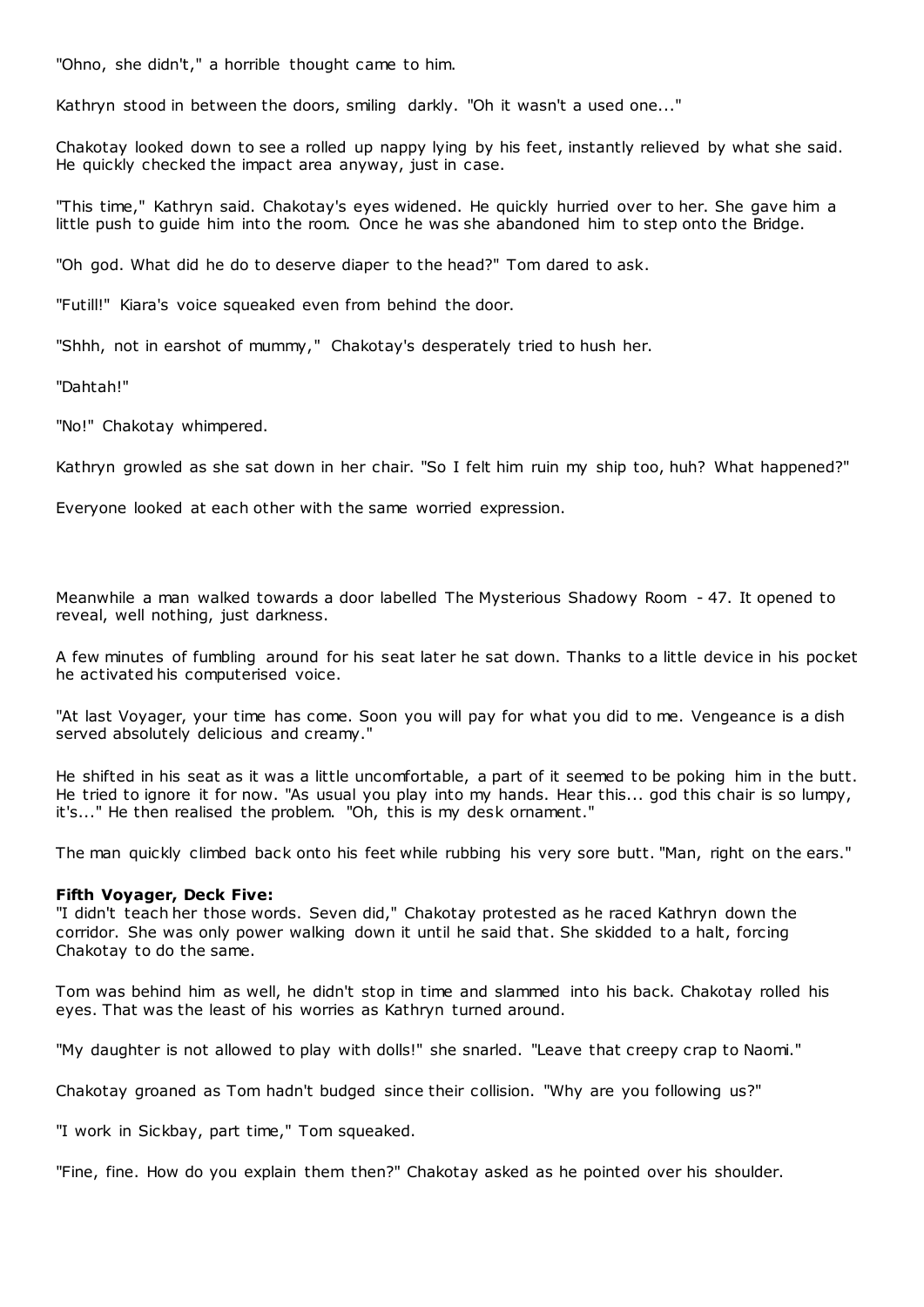Tom pulled his head away at least. "Explain what?" He didn't realise Jessie was right behind him, about to collide as well. At the last second she just pushed at his arm and he flew into the wall. She passed Chakotay a smile as she walked around him and Kathryn. He had turned around in the meantime.

James was next but only cos he was walking alongside her before that, and had stopped to watch. He continued onwards.

That wasn't the end of it though, little Kiara was walking and then crawling every few steps after them.

"When did you put her down?" Chakotay asked.

Kathryn scowled at him. "Right around the time she filled her nappy." She continued her march to Sickbay.

Chakotay groaned once Kiara caught up with him. She smiled up at him and held her arms out. "She's kidding, Kathryn wouldn't be that cruel."

"Crap?" Kiara stared at him quizzically.

"No sweetie," Chakotay said as he knelt down to pick her up. To his relief she didn't smell like Kathryn had accused her of. Though he did smell something else. "No Kathryn really, coffee diapers?" he asked loudly so she could hear him.

Kathryn ignored him. She soon entered Sickbay with the other two behind her.

"What is it Doctor?" Kathryn asked.

"Look who was beamed on our doorstep," the Doctor said. He walked into his office.

Chakotay arrived with Kiara still in his arm. Tom limped in behind him. The Doctor stepped back out of his office with the children from Seventh Voyager behind him.

"Kiara?" Chakotay asked.

Kiara responding by pointing at the two other kids. "Crap?"

Seventh Kiara giggled, "that's Alex."

Alex pointed at her and stuck his tongue out. She pulled a face in return.

"Okay, so that's another Kiara but who's that?" James asked.

"Dude, that's Jessie," Tom said as he limped over to a biobed. Jessie helped him get the rest of the way there with another shove.

"It's Kiara's little brother... from the Seventh dimension," the Doctor answered.

Seventh Kiara walked up to Chakotay and Kiara. He and Kathryn both had a confused look on their faces.

"God, you're really lucky, you don't have my brother. What's it like?" Seventh Kiara asked.

"Futill?" Kiara squeaked. Kathryn growled in Chakotay's direction.

"A bit hazy," Seventh Kiara muttered.

"Who beamed them here?" Kathryn asked.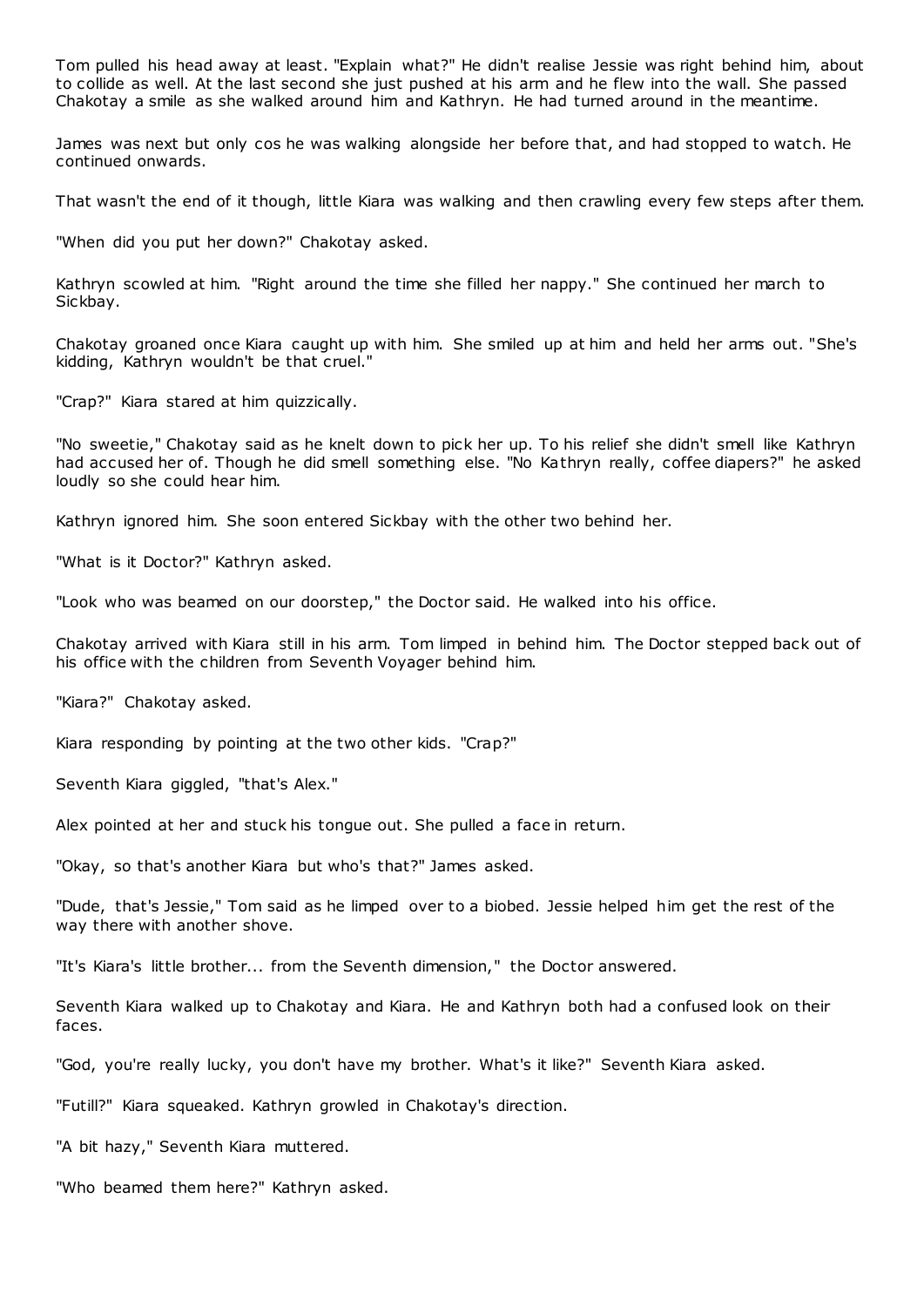"My Aunt did. She thought she was beaming me here to trick you into taking your Kiara over to our ship," Seventh Kiara said.

"But you're not here to do that," Tom said.

"No, that stinky witch has done nothing but annoy me by talking about her," Seventh Kiara said as she pointed at Kiara. "Her plan involves me pretending to be on your side and then tricking you into taking your Kiara to our ship and then making me your prisoner. Then she can go on her merry way. Let's just say I'd rather help you than be your prisoner."

"What is the real plan?" Kathryn asked.

"Your Kiara could take my place on that ship. She'll have to act like me and then she'll have to tell Phoebe that the plan has failed. Then she'll try to take your Kiara by force. That's when you can turn me back over to them and they'll give your Kiara back in return. You can be over fifty lightyears away by the time that dopey witch finds out what's happened," Seventh Kiara explained.

"You're not serious, are you?" James couldn't believe it.

Tom glanced between the two Kiara's as he injected himself with pain killers. "But Kiara's a lot younger in this version of the episode."

Chakotay scowled at him. "She was still only a year or so old in the original."

Tom's eyes widened, "god, and we thought Hunters made no bloody sense."

"You're assuming that any real thought went into the original. You remember Seven's ridiculous fanfiction dimension theory, don't you?" Jessie groaned.

Kathryn smiled. "If that's what she wants, that's what we'll do." Every Fifth person stared at her in shock, Chakotay more so. "Kiara won't be able to pull this off on her own. Kiara, is there any other people on this crew that Phoebe is after?"

"Phoebe only wants characters that are different enough or weren't around when the Boss assembled the Seventh crew. She wants James, Jessie, Craig for some reason..." Seventh Kiara answered.

"She doesn't know about new crewmember, Triah," the Doctor said quietly. "Or Seven."

Kathryn smiled deviously, "Seven huh."

"No, she was on the last attempt to brainwash a Voyager," Seventh Kiara groaned in disgust.

Kathryn looked disappointed, "damn, so much for that."

"You wanted to give her more scenes in the episode? Not only that but you want to send our ten month old daughter over to the enemy to pretend to be her other self..." Chakotay stuttered.

James looked a little disgusted, "and as Tom said, she's a lot younger so the two Kiara's don't even look alike."

Kathryn gave them both a death glare. Neither were really affected by it as Chakotay was a little shocked still and James seemed to be always immune to it. "We're doing this! We could pull the same thing with those three. The plan has a bigger chance of succeeding if there is more of my crew on this mission."

"I'm not even sure if Phoebe is planning to take those three in this mission. What makes you think it's going to work?" Seventh Kiara asked.

"I know Phoebe, she wouldn't waste her time and resources by attacking our Voyager more than once. She'll be planning to kidnap everyone she can in this one mission," Kathryn replied.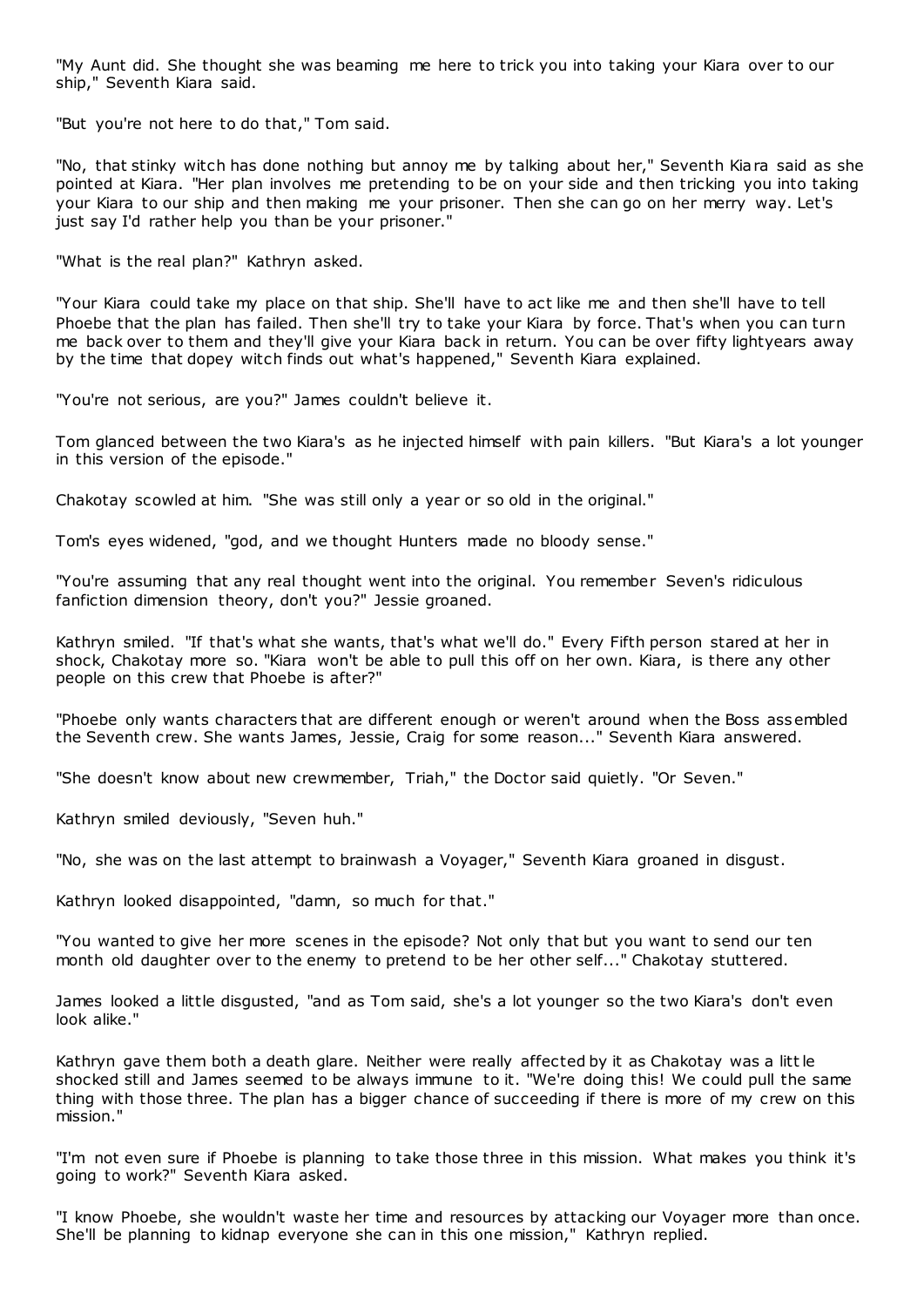"Maybe you're right," Seventh Kiara muttered.

"Tom, could you take Kiara and whatever his name is to some quarters," Chakotay said.

"It's Alex," the boy said.

"Aye sir," Tom muttered. He left Sickbay with the two kids following him.

"Captain, you're not seriously going through with this?" the Doctor stuttered.

"Did you perform any kind of lie detector test on her?" Kathryn ignored him and asked.

"Yes, I was performing one during the whole conversation. She was telling the truth," the Doctor answered.

"Then I wouldn't listen to her plan," Jessie said.

"Why?" Chakotay asked.

"If I understand correctly, she and her crew were brainwashed by this Boss, which makes them evil, cheaters and liars, right?" Jessie said.

"Right," Kathryn nodded.

"Think about it. Lying will be second nature to them. They do it all the time, lying to them is like telling the truth to us," Jessie said.

"She's got a point," Chakotay said.

Kathryn's eyebrow raised, "I already figured that one out, long before you schmucks."

"You haven't been cheating by looking at the Season One originals again, have you?" Chakotay groaned.

"Not since Hunters, and never again. I like my sanity the way it is," Kathryn hissed at him.

James tried not to laugh, "non existent?"

Kathryn again tried to glare him to death. "ha, ha! Now go get your hair dyed for the mission."

James scoffed, Jessie's eyes meanwhile widened as she remembered her alter ego's hair was different too.

"Okay, so you know her plan was full of crap but you're still sending people over?" Chakotay questioned.

"Yes, we'll still carry out our plan but in a different way. We'll transport their Kiara to the Brig so she doesn't contact her crew during the mission. We'll have to keep a permanent lock on our team," Kathryn said.

"But their shields will be operating won't they?" the Doctor asked.

"Their shields are still not functioning after the last battle, so getting them there is easy. They've probably timed it to go back online when our team go over, at least the Phoebe I know would have done that. That's why Jessie, James and Craig have to be on that ship," Kathryn said.

"And not Kiara," Chakotay sighed in relief.

Kathryn smiled even more deviously than before, "oh Kiara will be there all right."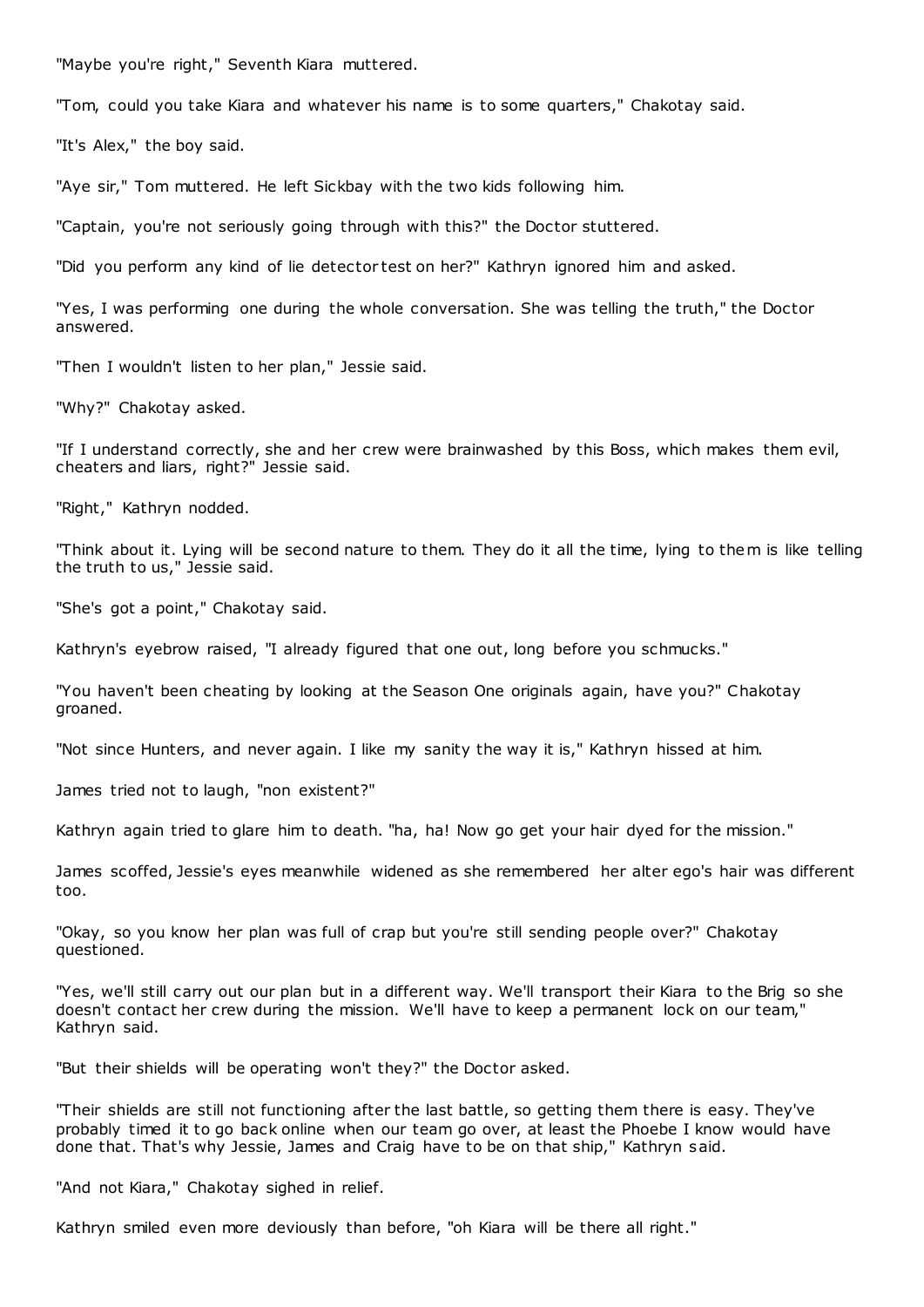Chakotay looked on, worried for the hundredth time that day.

#### **Two hours later, the Brig:**

"Why did you beam me here! I'm on your side, damn it!" Seventh Kiara yelled. Tom gave her a little wave as he left. "JERK!"

Tuvok walked straight in afterwards. "Er, Tuvok, there seems to be a little mix up, somebody beamed us here," Seventh Kiara said.

"No mistake. Actually two of your crew will be joining you any minute," Tuvok said. Right on cue Seventh James with a black eye rematerialised next to Alex.

"What the? What am I doing here! Kiara, what's going on?" Seventh James asked.

"I think our plan has gone wrong again," Seventh Kiara replied.

#### **Seventh Voyager:**

Jessie and James hid around the corner when they saw a woman with bright red hair strolling down the corridor.

"Um, you check who it is," Jessie whispered.

James sighed and he peered around the corner. "It's okay, it's just your counterpart."

"All right then, let's get this over with," Jessie said and she looked around the corner. "Oh my god! That's me."

"Er, yeah," James muttered.

"Look at that hair! It's a brighter red than a traffic light!" Jessie stuttered.

"She's getting closer, get your comm badge," James said.

Jessie took off her comm badge. "Er you put it on her, she'll think you're Seventh James."

James shrugged and he walked around the corner after taking the commbadge off Jessie.

"James, where the hell have you been and what happened to your hair?" Seventh Jessie asked.

"I'd ask you the same thing," Jessie whispered.

"I cut it," James muttered. He took her comm badge off.

"Hey that's mine!" she growled.

"Oh sorry, here I'll put it back," James muttered as he put Jessie's on the other's arm, activating it by a discreet thumb press.

"What the hell's wrong with you?" she asked.

"I'll tell ya later," James said. "Taylor to Voyager, lock onto the commbadge."

"What the hel..." she said as she beamed away. James gave Jessie the one he stole off her counterpart. She put it on her uniform.

"Let's get to work," Jessie said.

The pair turned around to head back the way they came, almost bumping into an impatient looking Craig.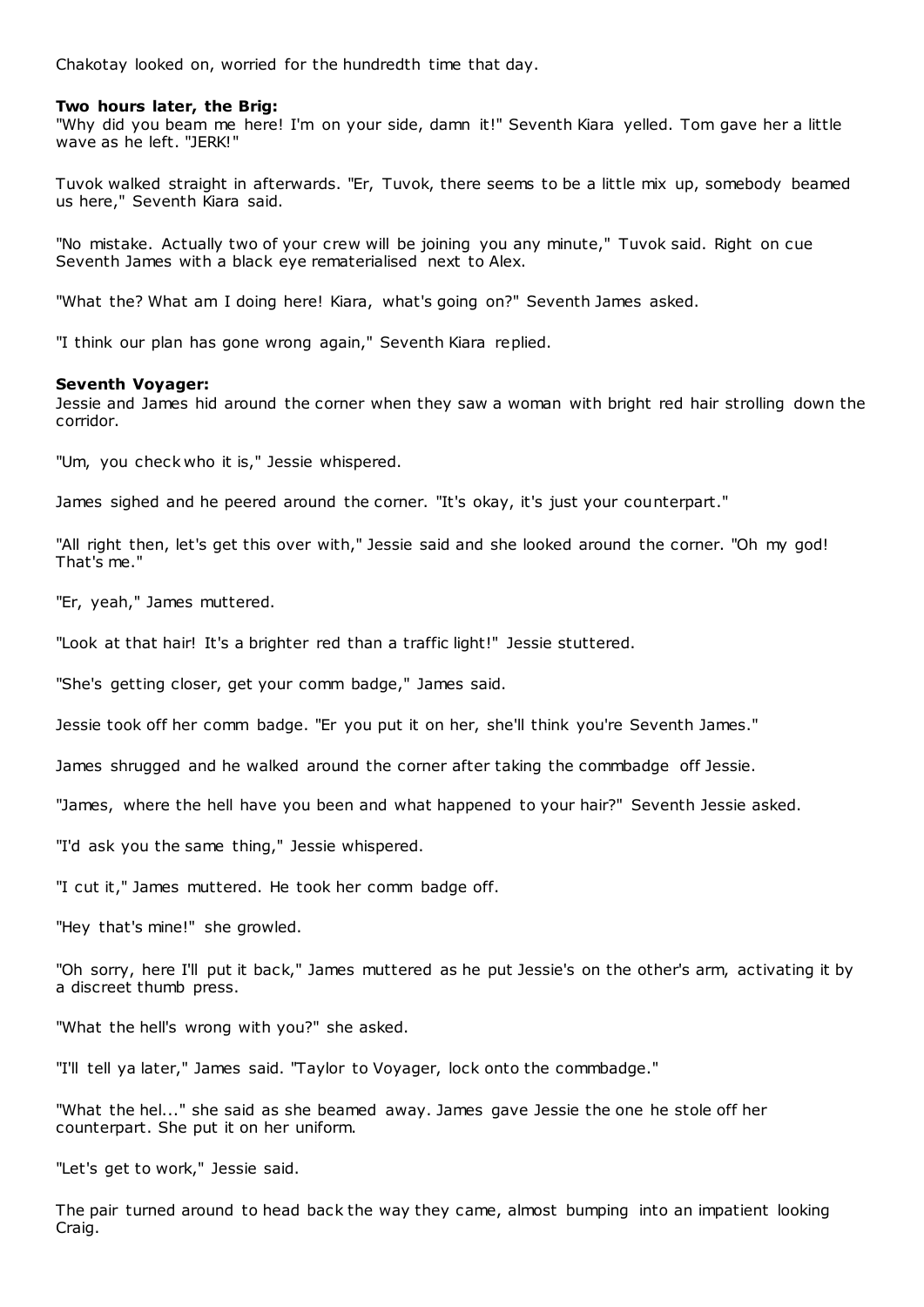"Forget something?" he huffed.

"No, did you get yourself?" James asked with a smile.

"Of course I didn't. For some reason the original episode forgot there was a third team member, I have nothing to do," Craig complained.

Jessie shook her head. "Dear god, just put your commbadge on your alter ego. The whole point of the reboot episodes is to fix this crap.

Craig laughed nervously, "oh I was kidding. I've done it."

Jessie nodded and walked off. James stayed behind to look at Craig suspiciously. "You didn't."

"No," Craig sighed.

"Well I hope you like it here cos when this Voyager kidnaps *you,* they'll find no one and probably figure out you're here soon after," James said.

"Yeah, I'll get right on that," Craig nervously said as Jessie walked back up to the pair. She reached around to snatch his commbadge, startling the life out of him.

"I'll do it. But if this one hits on me too, I'm hitting you as well," she snapped.

James and Craig just stood there and watched her stomp off. Craig with a nervous face and James with a smirk.

"Yours hit on her?" Craig said nervously.

"Yeah, like a Tom. They are opposites to us, so I wouldn't worry about it," James said as he went to follow.

Craig nodded before doing the same. He then realised what he said and got a little mad. "Hey!" he dashed after them.

#### **Phoebe's Ready Room:**

Chakotay walked straight in without ringing the chime, Kiara followed him.

"Kiara, how did it go?" Phoebe asked.

"The same as your other plans go, went wrong," Kiara replied.

"Well why are you here then? You thought that you could fool me?" Phoebe said.

"So, one of your plans worked after all," Chakotay snickered.

"What the hell are you talking about... Phoebe?" Kiara said.

"Okay, Chakotay since we've got their Kiara, we can go and get those other three. Prepare ours for transportation. We won't be using them anymore," Phoebe said.

"Can't, our shields are still off," Chakotay said.

Phoebe looked a little impatient, "and!?"

"And!" Chakotay huffed mockingly. "When we do this, Fifth will just beam their crew straight back. Imbecile to the very end."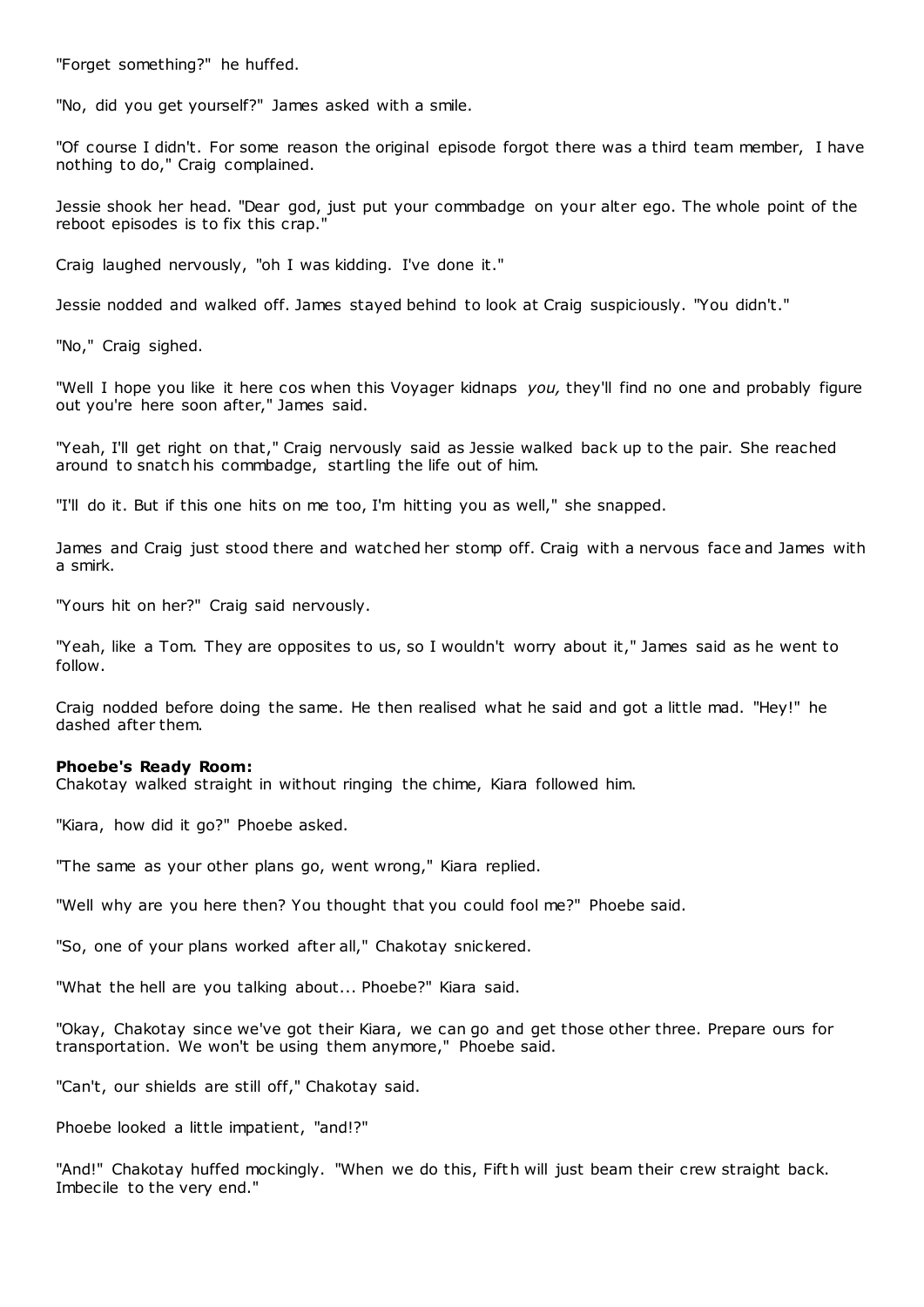"Well get them fixed!" Phoebe snarled. Chakotay rolled his eyes and walked out of the room. "Well I must say Kiara, you can do a good impersonation of our Kiara, you impressed me. You'll be a fine addition to our crew."

"I already am a member of your stinking crew," Kiara huffed.

"Enough! I know who you are already, you don't have to do that anymore," Phoebe said.

"Um... crap?" Kiara squeaked.

Phoebe cackled evilly, "that's right. I can't wait to tap into all that potential. Our Kiara's was taken away when our great Boss snatched her."

Kiara looked confused, "what potential?"

"Oh you should know better than that, no spoilers!" Phoebe laughed. "Janeway to Rex."

*"Er... go ahead."*

"Could you find Paris and tell him to look after Kiara until we attack the other Voyager," Phoebe said.

*"Do you want me to look after her?"*

"No, you'll be going on the other Voyager as well, Janeway out," Phoebe said.

Tom stomped into the room. "What did you mean by find Paris, I was on the Bridge you dur brain!"

Phoebe glared at him and then the open Ready Room door. "In my defence you need the exercise you fat fuc ..." Kiara sneezed loudly, cutting her off. "Oh come on! We're evil and we still get censored."

"Look who's talking tubby," Tom grumbled. "Ever tried leaving the Ready Room without sitting in the Captain's chair?"

"Just keep an eye on our guest and try not to eat her," Phoebe snarled.

Tom pulled a face at her. He then knelt down to pick up Kiara.

On the Bridge James, Jessie and Craig were hanging around the back of the Bridge. They discreetly watched Tom lead Kiara to the turbolift.

"Where do you think he'll take her?" Jessie whispered.

"I don't know, but we can track her by this station," James said as he turned to one of the back stations.

"I've got shields online," Tuvok reported.

"Damn, I'll work on that. Can one of you keep an eye on where they're going?" James said as he pointed at one of the panels. Craig took over watching it.

Phoebe entered the Bridge, heading straight for her chair. Chakotay smirked at her.

"What? I won't be judged by the fat chimp here," she snapped. "Get started on the mission."

"Of course but it won't be over till the fat lady sings," Chakotay sniggered. Without looking Phoebe swung her arm in the direction of his face.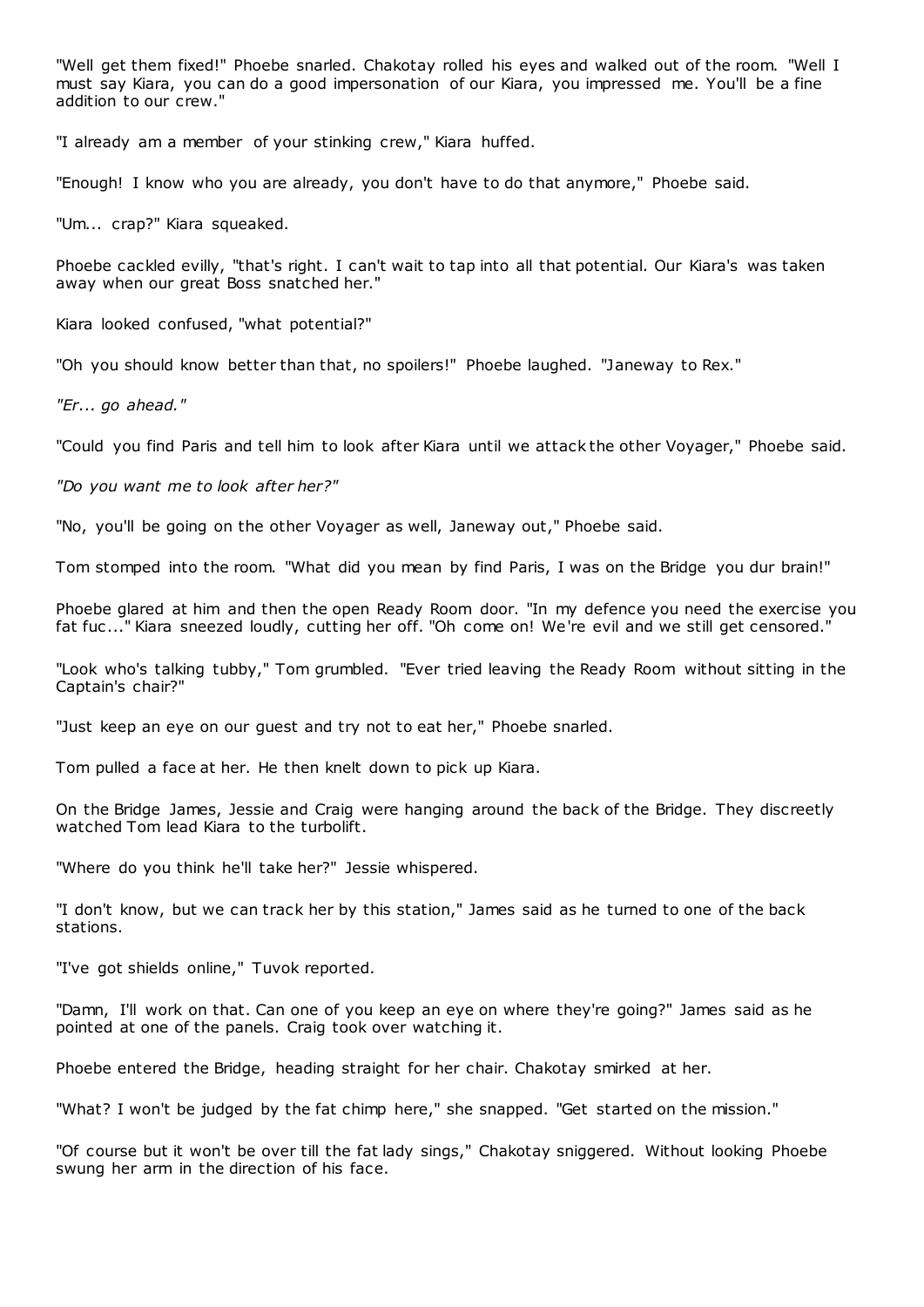"Right, the shields will overload in ten minutes, that's all the time we have," James whispered to the others. The pair nodded at him. They headed for the other turbo lift besides opps. What they didn't realise was Harry was keeping a close watch of them.

## **Fifth Voyager:**

"Status?" Kathryn ordered.

Chakotay glanced in her direction. "So far we've got new scenes, remembered there's a third awayteam member, explained the dimension crap better, avoided a Team Rocket motto and fixed the *we can't kidnap people until our shields are up* mistake. We've only got one thing left to fix."

Kathryn smiled sweetly, Chakotay stupidly fell for it. Next thing he knew a PADD flew into his face.

"What did I say about the fourth wall!" she screamed.

Harry quickly abandoned opps carrying a large cup. He handed it to Kathryn. She snatched it off him and guzzled it all down in one gulp. She smiled in a goofy way. "Okeykokey! Have we still got a lock on the thingamabob?"

Harry nodded, he quickly returned to his station to double check. "Yes, the plan seems to be in full swing."

"I knew I could count on my peeps," Kathryn giggled. She sat down next to Chakotay, who was now busy nursing a broken and bleeding nose. "Aaaw!" she noticed that. "Want me to kiss it better?"

"No!" Chakotay snapped.

Kathryn's eyes widened, "ooh touchy wouchy."

## **Seventh Voyager:**

Tom carefully entered the Cargo Bay, he looked around nervously for something. Once it was clear he lead Kiara inside.

"Okay little brat, let's keep you occupied until this is all over," he cackled. He forced her to sit down and then grabbed a convenient rope nearby.

Three figures stepped out of the shadows behind him.

"I wouldn't do that if I were you," Craig announced himself.

Tom jumped and turned around. "Craigy? What are you doing here?"

Jessie giggled, "Craigy."

"Hand over the kid or we'll make you," James said, trying desperately not to laugh as well.

"Ooh, tough guy huh?" Tom taunted.

"Apparently not in this dimension," James muttered.

Jessie giggled again, "he went down like our Tom."

"What makes you think you can beat me?" Tom asked.

"Another few minutes should do it," Craig answered.

"What are you talking about?" Tom asked.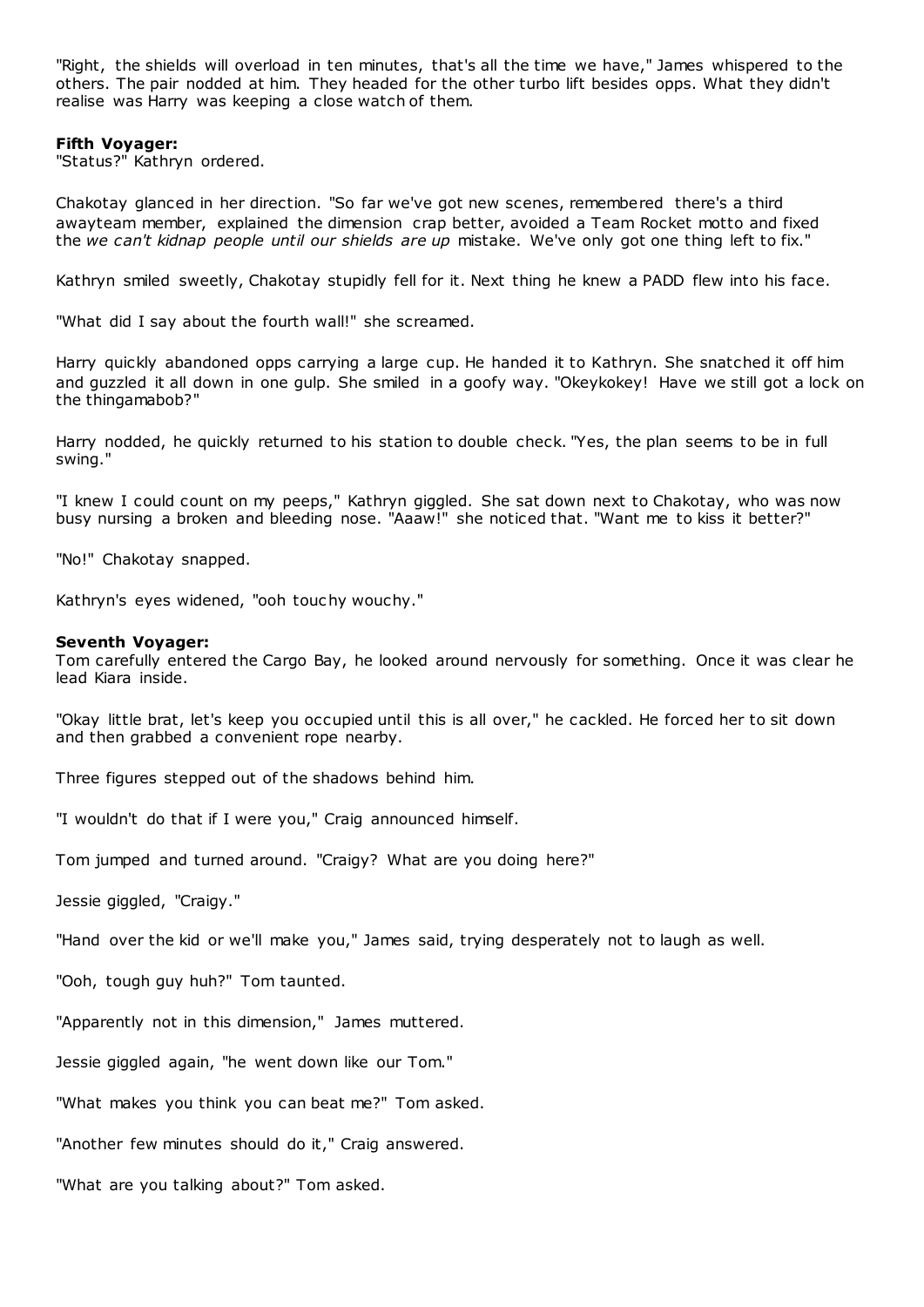"We've altered the shield array, in three minutes the shields will short themselves into oblivion and there's nothing you can do about it," James replied.

"Also I think you'll find that, that isn't Kiara," Jessie smiled sweetly.

Tom turned around to check, at the same time James pressed something in his pocket. Kiara's form flickered out of existence and was replaced by something horrifying instead.

"Tommy wommy!" *Kathryn* screamed. Tom's eyes widened as she pounced on him.

Craig snickered slightly, "oh we decided on the overdosed on coffee Janeway hologram."

James shrugged, "it was a toss between that and Neelix trying to feed someone."

"Let's try and get the emitter and get out of here," Jessie said.

The doors opened, Harry and Phoebe charged in armed with phaser rifles.

"Not so fast!" Harry growled. "You're not going anywhere. Our shields are up and..."

"Blah overcompensating blah," Phoebe cut in. "So this is what Fifth Voyager has been up to, well it's nice of them to give us what we wanted. I'll give it to them, they are nice people."

"Little help!" Tom squealed as the Kathryn hologram tried to kiss him. He kept trying to bat her away. "They did something to..." She finally caught him, and it was a sloppy one as well.

"Eeew," everyone said simultaneously.

"Well do you surrender or do you want to fight for your freedom?" Phoebe asked.

"Actually we'd rather duck," James said.

"What?" Phoebe asked. The whole ship rumbled and shook violently. Everything electrical sparked furiously until they went off completely.

#### **Fifth Voyager:**

"Their shields are down," Tuvok reported.

"Harry, get them out of there. Then beam our guests back to their ship," Kathryn ordered.

"Can you beam me to Sickbay while you're at it?" Chakotay whimpered. All he could do was keep his head down, pinching his nose hurt way too much.

"Will do," Harry replied. A few seconds later he said, "I've got them."

"Tom, you know what to do," Kathryn said.

"Yes ma'am," Tom replied.

Voyager locked a tractor beam onto the other Voyager and they pulled it into the distortion. Then Voyager shot off at maximum warp.

*Captains Log Supplemental: With the other Voyager back in their own dimension and our Voyager on a course for home, life is back to normal. But I don't think we've seen the last of them.*